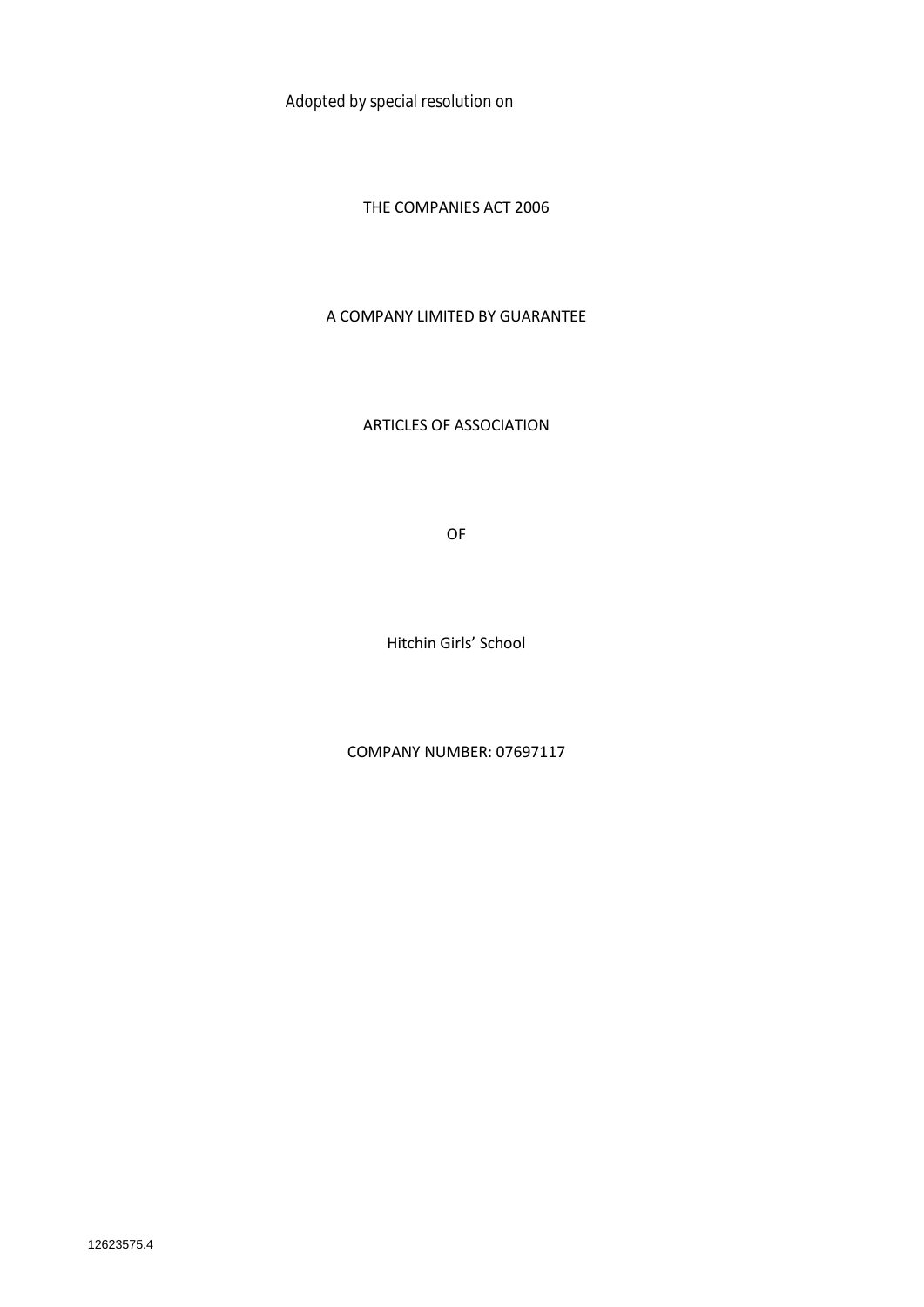#### THE COMPANIES ACT 2006

#### COMPANY LIMITED BY GUARANTEE

#### ARTICLES OF ASSOCIATION

OF

Hitchin Girls' School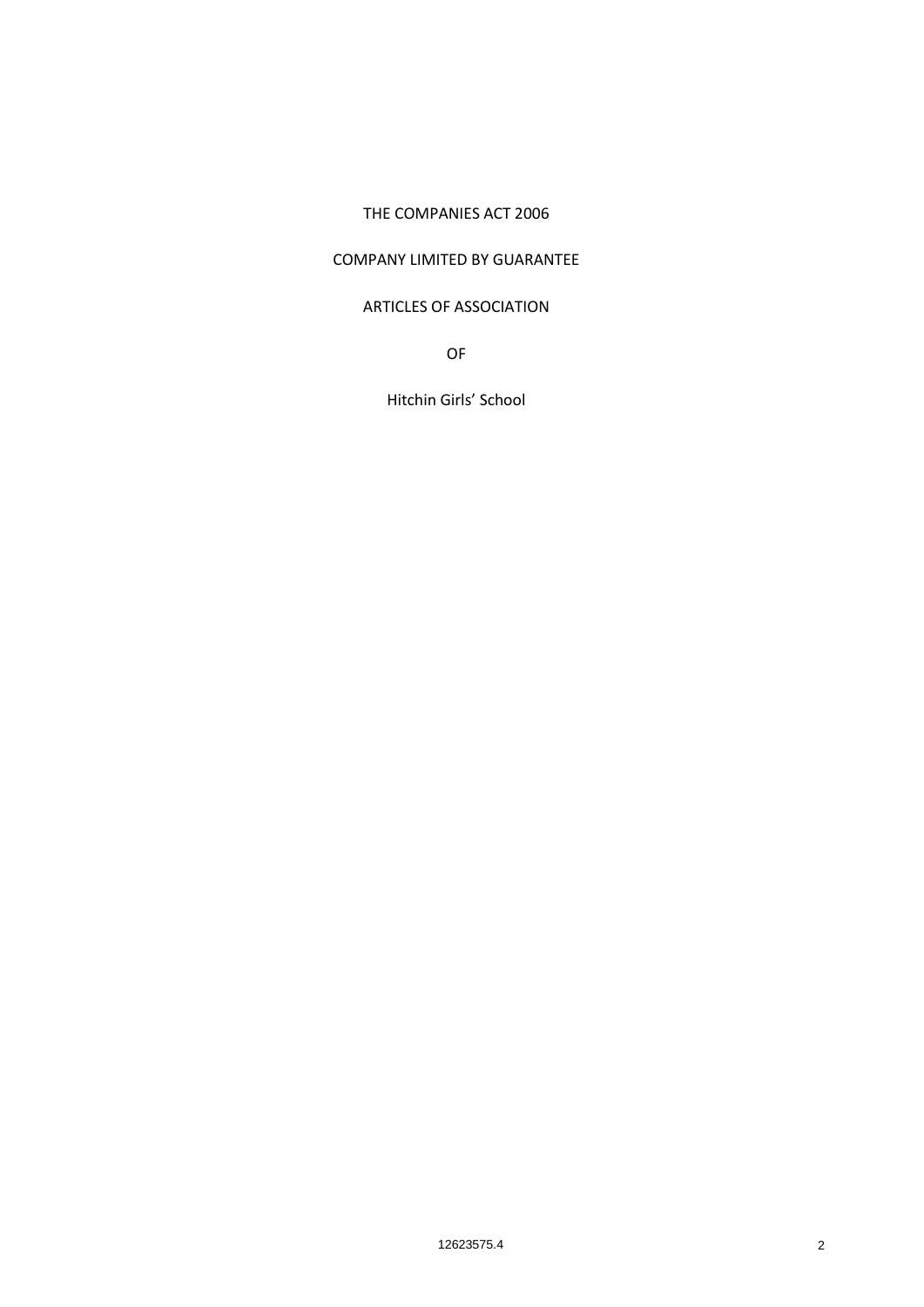#### **INTERPRETATION**

- 1. In these Articles:
	- a. Not used;
	- b. "the Academy" means the school referred to in Article 4a and operated by the Academy Trust;
	- c. "Academy Financial Year" means the academic year from and including 1<sup>st</sup> of September to 31<sup>st</sup> of August of the following year;
	- d. "the Academy Trust" means the company intended to be regulated by these Articles and referred to in Article 2;
	- e. "the Articles" means these Articles of Association of the Academy Trust;
	- f. Not used;
	- g. "Chair" means the chair of the Trustees, save for the purposes of Articles 23-44 it shall refer instead to the individual appointed as chair of the General Meeting pursuant to Article 25;
	- h. Not used;
	- i. "Clear Days" in relation to the period of a notice means the period excluding the day when the notice is given or deemed to be given and the day on which it is given or on which it is to take effect;
	- j. "Clerk"means the clerk to the Trustees or any other person appointed to perform the duties of the clerk to the Trustees, including a joint, assistant or deputy clerk;
	- k. "Financial Expert" means an individual, company or firm who is authorised to give investment advice under the Financial Services and Markets Act 2000;
	- l. Not used;
	- m. Not used;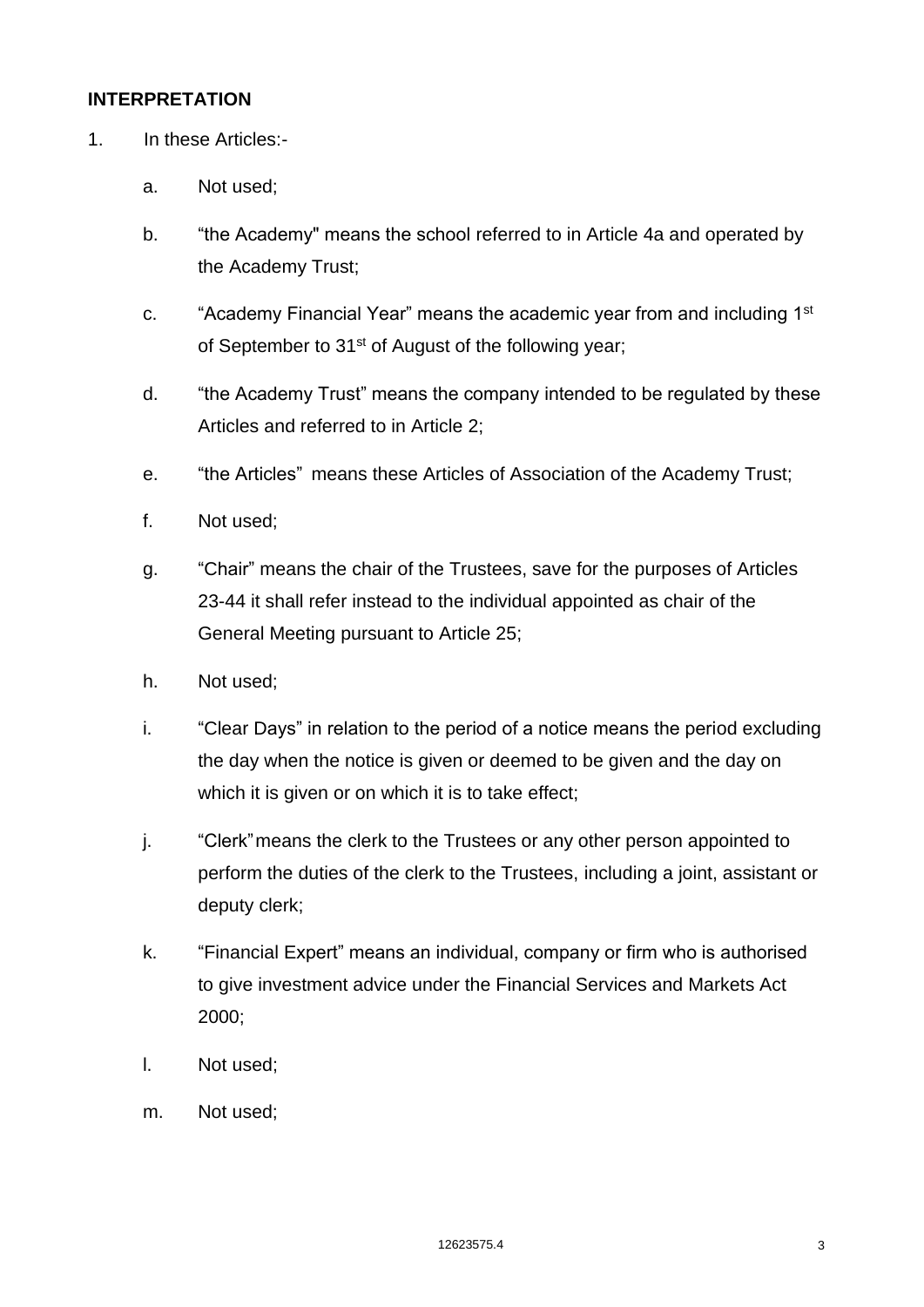- n. "Local Authority Associated Person" means any person associated (within the meaning given in section 69(5) of the Local Government and Housing Act 1989) with any local authority by which the Academy Trust is influenced;
- o. Not used;
- p. "Member" means a member of the Academy Trust and someone who as such is bound by the undertaking contained in Article 8;
- q. "the Memorandum" means the Memorandum of Association of the Academy Trust;
- r. "Office" means the registered office of the Academy Trust;
- s. Not used;
- t. "Parent Trustees" means the Trustees elected or appointed pursuant to Articles 53 – 56B inclusive;
- u. "Principal" means the head teacher of the Academy;
- v. "Principal Regulator" means the body or person appointed as the Principal Regulator under the Charities Act 2011;
- w. Not used;
- x. "the Seal" means the common seal of the Academy Trust if it has one;
- y. "Secretary of State" means the Secretary of State for Education or successor;
- z. "Special Educational Needs" has the meaning set out in sections 20(1) and 21(2) of the Children and Families Act 2014;
- aa. Not used;
- bb. "Teacher" means a person employed under a contract of employment or a contract for services or otherwise engaged to provide his services as a teacher at the Academy;
- cc. "the Trustees" means the directors of the Academy Trust (and "Trustee" means any one of those directors), subject to the definition of this term at Article 6.9 (b) in relation to Articles 6.2-6.9;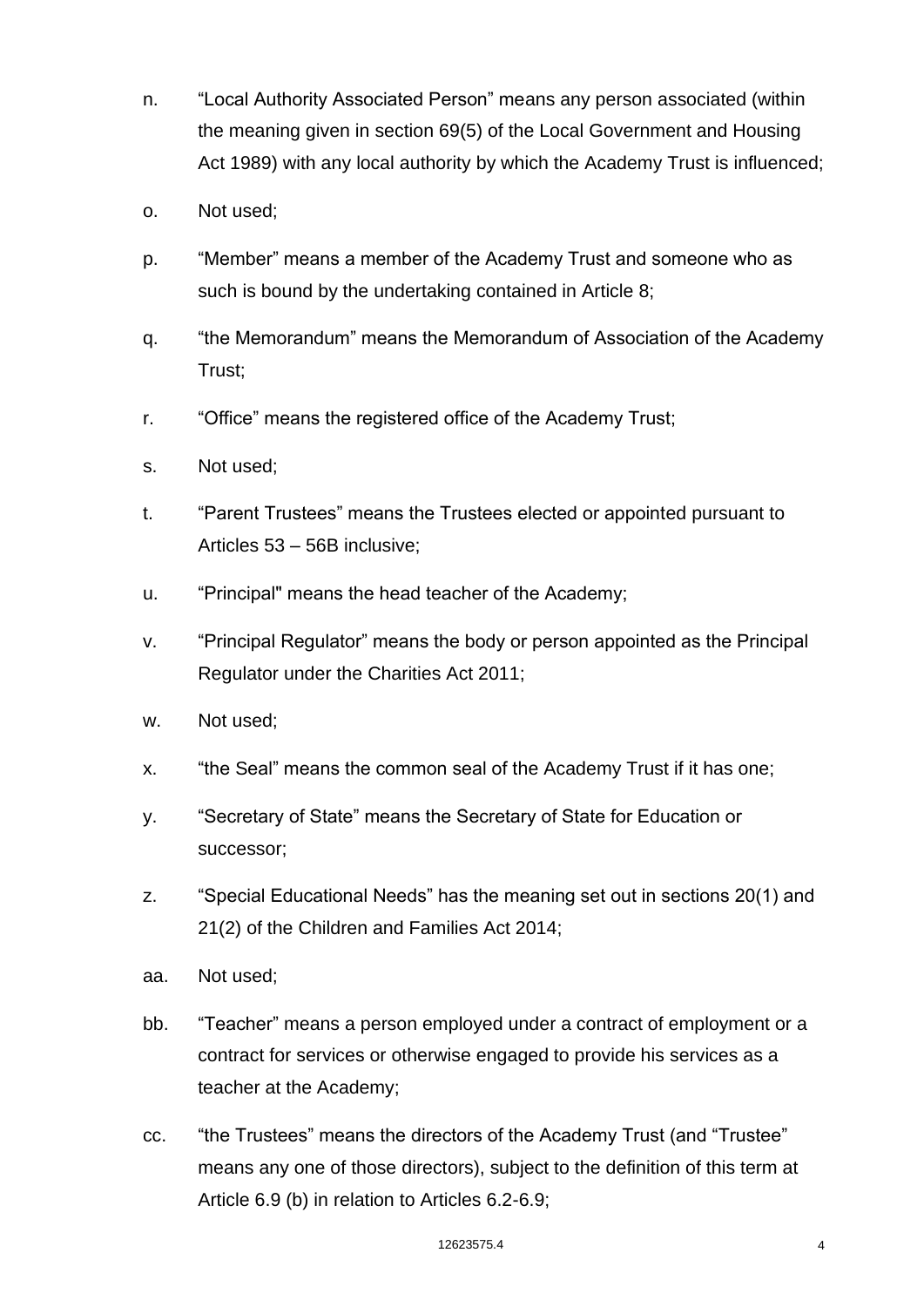- dd. "the United Kingdom" means Great Britain and Northern Ireland;
- ee. words importing the masculine gender only shall include the feminine gender. Words importing the singular number shall include the plural number, and vice versa;
- ff. subject as aforesaid, words or expressions contained in these Articles shall, unless the context requires otherwise, bear the same meaning as in the Companies Act 2006, as appropriate;
- gg. any reference to a statute or statutory provision shall include any statute or statutory provision which replaces or supersedes such statute or statutory provision including any modification or amendment thereto.

2. The company's name is Hitchin Girls' School (and in this document it is called "**the Academy Trust**").

3. The Academy Trust's registered office is to be situated in England and Wales.

# **OBJECTS**

4. The Academy Trust's objects ("**the Objects**") are specifically restricted to the following:

- a. to advance for the public benefit education in the United Kingdom, in particular but without prejudice to the generality of the foregoing, by establishing, maintaining, carrying on, managing and developing a school offering a broad and balanced curriculum ("the **Academy**"); and
- b. promoting for the benefit of the inhabitants of Hitchin and the surrounding area the provision of facilities for recreation or other leisure time occupation of individuals who have need of such facilities by reason of their youth, age, infirmity or disablement, financial hardship or social and economic circumstances or for the public at large in the interests of social welfare and with the object of improving the condition of life of the said inhabitants.

5. In furtherance of the Objects but not further or otherwise the Academy Trust may exercise the following powers:

a. to draw, make, accept, endorse, discount, execute and issue promissory notes, bills, cheques and other instruments, and to operate bank accounts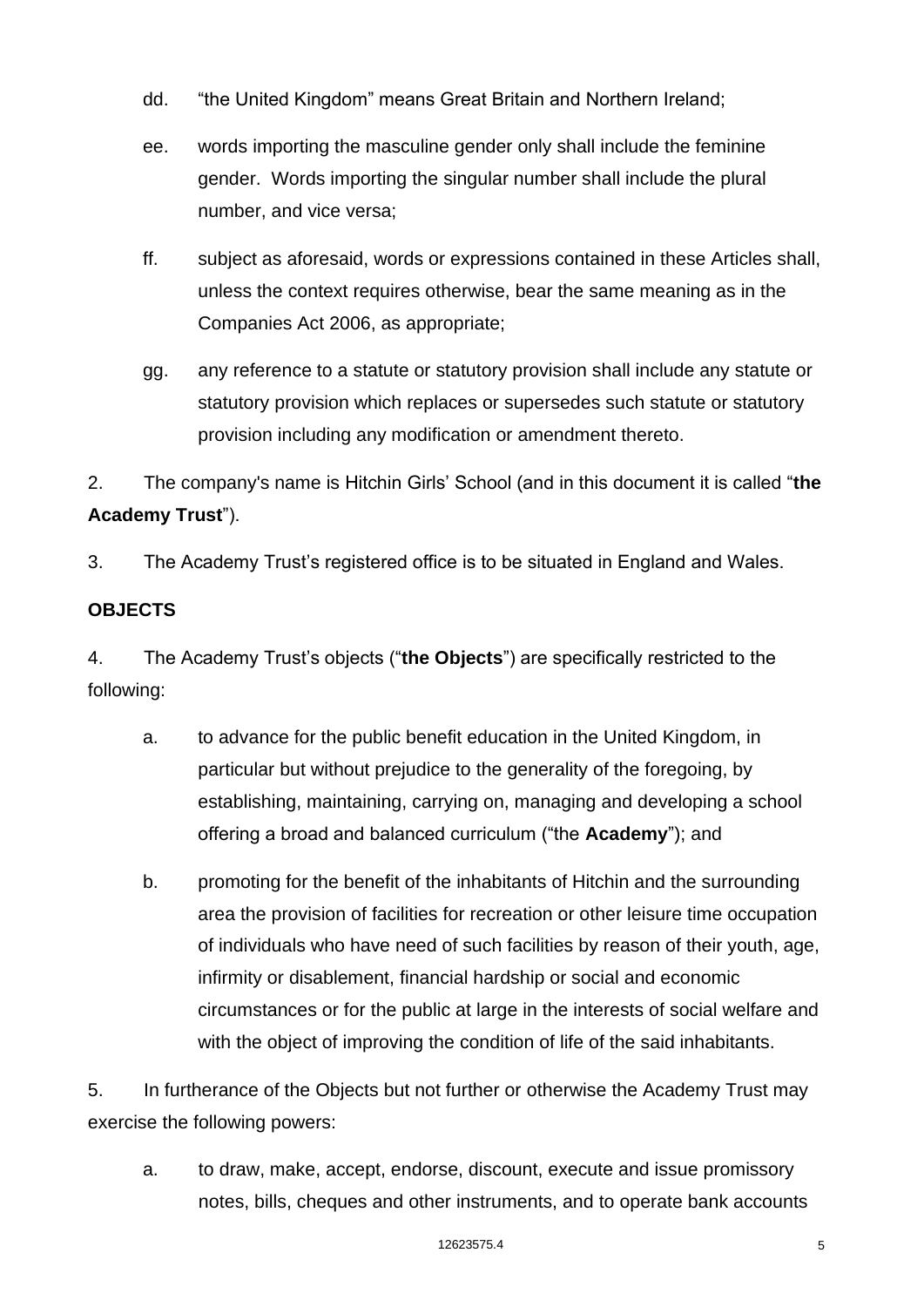in the name of the Academy Trust;

- b. to raise funds and to invite and receive contributions provided that in raising funds the Academy Trust shall not undertake any substantial permanent trading activities and shall conform to any relevant statutory regulations;
- c. to acquire, alter, improve and (subject to such consents as may be required by law) to charge or otherwise dispose of property;
- d. subject to Article 6 below to employ such staff, as are necessary for the proper pursuit of the Objects and to make all reasonable and necessary provision for the payments of pensions and superannuation to staff and their dependants;
- e. to establish or support, whether financially or otherwise, any charitable companies, trusts, associations or institutions formed for all or any of the Objects;
- f. to co-operate with other charities, other independent and maintained schools, academies and institutions within the further education sector, voluntary bodies and statutory authorities operating in furtherance of the Objects and to exchange information and advice with them;
- g. to pay out of funds of the Academy Trust the costs, charges and expenses of and incidental to the formation and registration of the Academy Trust;
- h. to establish, maintain, carry on, manage and develop the Academy;
- i. to offer scholarships, exhibitions, prizes and awards to pupils and students former pupils and former students, and otherwise to encourage and assist the educational attainment of pupils and students and former pupils and former students;
- j. to provide educational facilities and services to pupils and students of all ages and the wider community for the public benefit;
- k. to carry out research into the development and application of new techniques in education and to their approach to curriculum development and delivery and to publish the results of such research, and to develop means of benefiting from application of the experience of industry,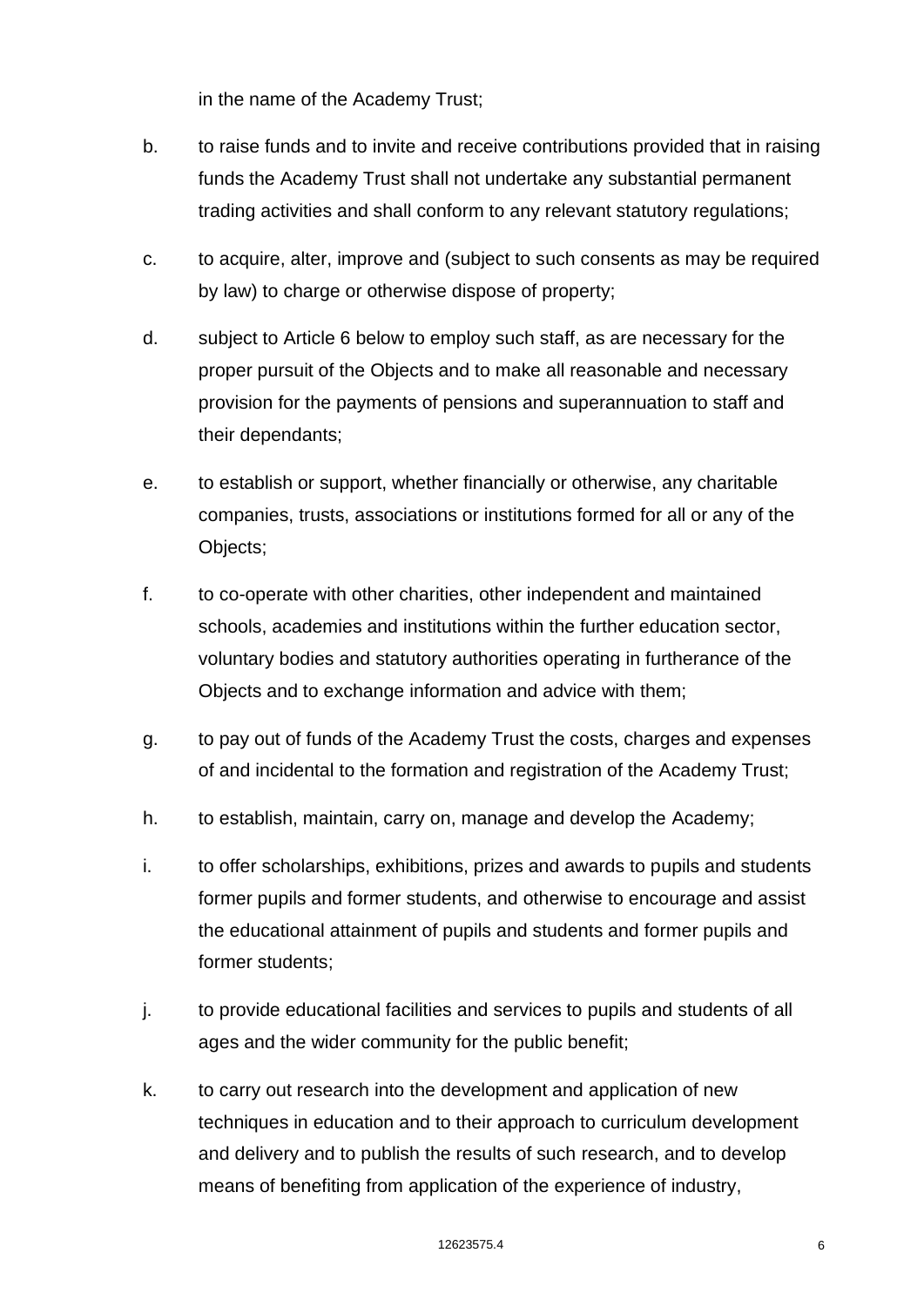commerce, other schools, educational institutions and the voluntary sector to the education of pupils and students in academies;

- l. subject to such consents as may be required by law and/or by any contract entered into by or on behalf of the Academy Trust, to borrow and raise money for the furtherance of the Objects in such manner and on such security as the Academy Trust may think fit;
- m. to deposit or invest any funds of the Academy Trust not immediately required for the furtherance of its Objects (but to invest only after obtaining such advice from a financial expert as the Trustees consider necessary and having regard to the suitability of investments and the need for diversification);
- n. to delegate the management of investments to a financial expert, but only on terms that:
	- i. the investment policy is set down in writing for the financial expert by the Trustees;
	- ii. every transaction is reported promptly to the Trustees;
	- iii. the performance of the investments is reviewed regularly with the Trustees;
	- iv. the Trustees are entitled to cancel the delegation arrangement at any time;
	- v. the investment policy and the delegation arrangement are reviewed at least once a year;
	- vi. all payments due to the financial expert are on a scale or at a level which is agreed in advance and are notified promptly to the Trustees on receipt; and
	- vii. the financial expert must not do anything outside the powers of the Trustees;
- o. to arrange for investments or other property of the Academy Trust to be held in the name of a nominee company acting under the control of the Trustees or of a financial expert acting under their instructions, and to pay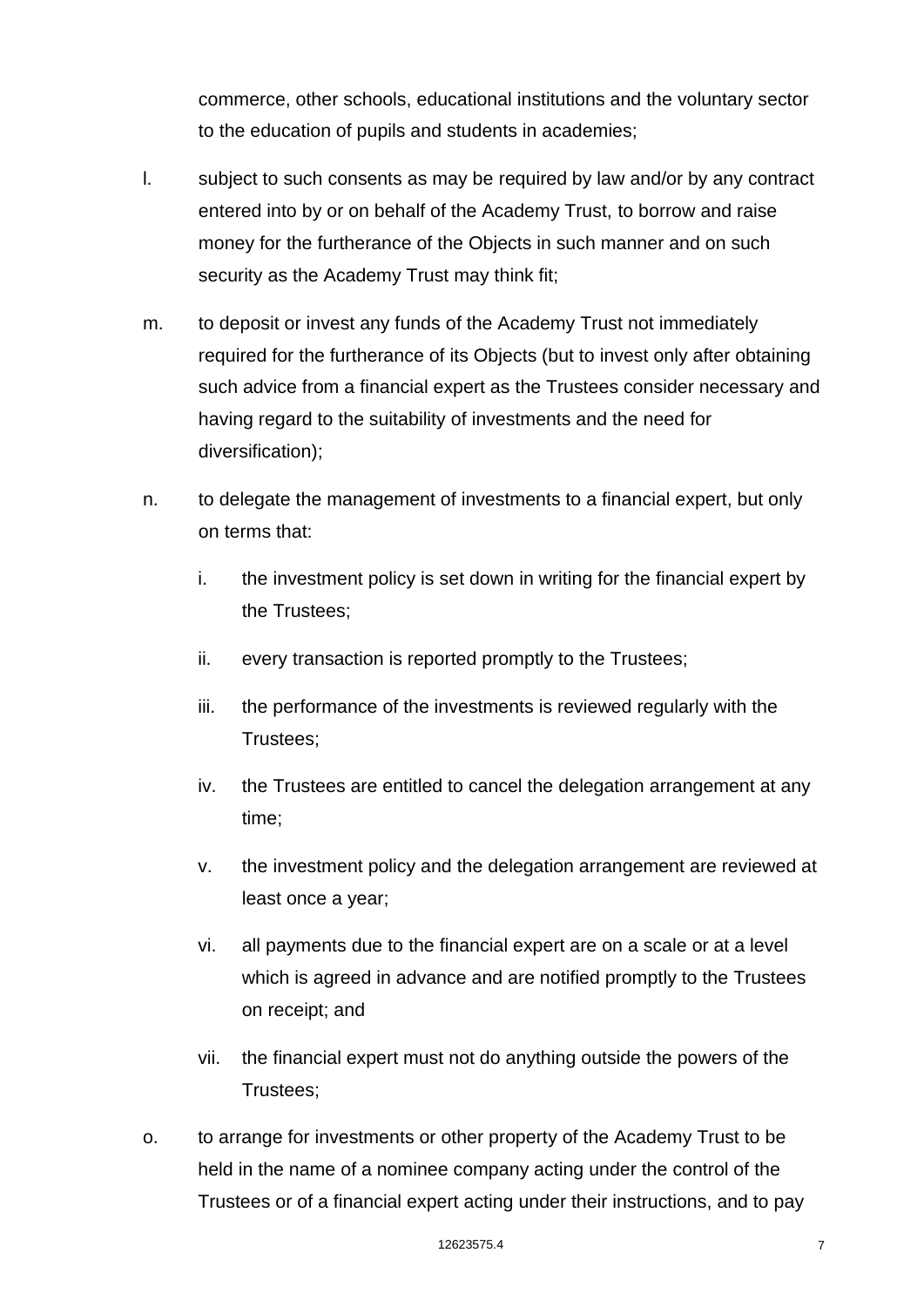any reasonable fee required;

- p. to provide indemnity arrangements to Trustees in accordance with, and subject to the conditions of section 232 to 235 of the Companies Act 2006, section 189 of the Charities Act 2011 or any other provision of law applicable to charitable companies and any such indemnity is limited accordingly;
- q. not used;
- r. to establish subsidiary companies to carry on any trade or business for the purpose of raising funds for the Academy Trust; and
- s. to do all such other lawful things as are necessary for or are incidental to or conducive to the achievement of the Objects.

6.1 The income and property of the Academy Trust shall be applied solely towards the promotion of the Objects.

6.2 None of the income or property of the Academy Trust may be paid or transferred directly or indirectly by way of dividend bonus or otherwise by way of profit to any Member of the Academy Trust. Nonetheless a Member of the Academy Trust who is not also a Trustee may:

- a. benefit as a beneficiary of the Academy Trust;
- b. be paid reasonable and proper remuneration for any goods or services supplied to the Academy Trust;
- c. be paid rent for premises let by the Member of the Academy Trust if the amount of the rent and other terms of the letting are reasonable and proper; and
- d. be paid interest on money lent to the Academy Trust at a reasonable and proper rate, such rate not to exceed 2 per cent per annum below the base lending rate of a UK clearing bank selected by the Trustees, or 0.5%, whichever is the higher.

6.2A. The Trustees may only rely upon the authority provided by Article 6.2 to allow a benefit to a Member if each of the following conditions is satisfied: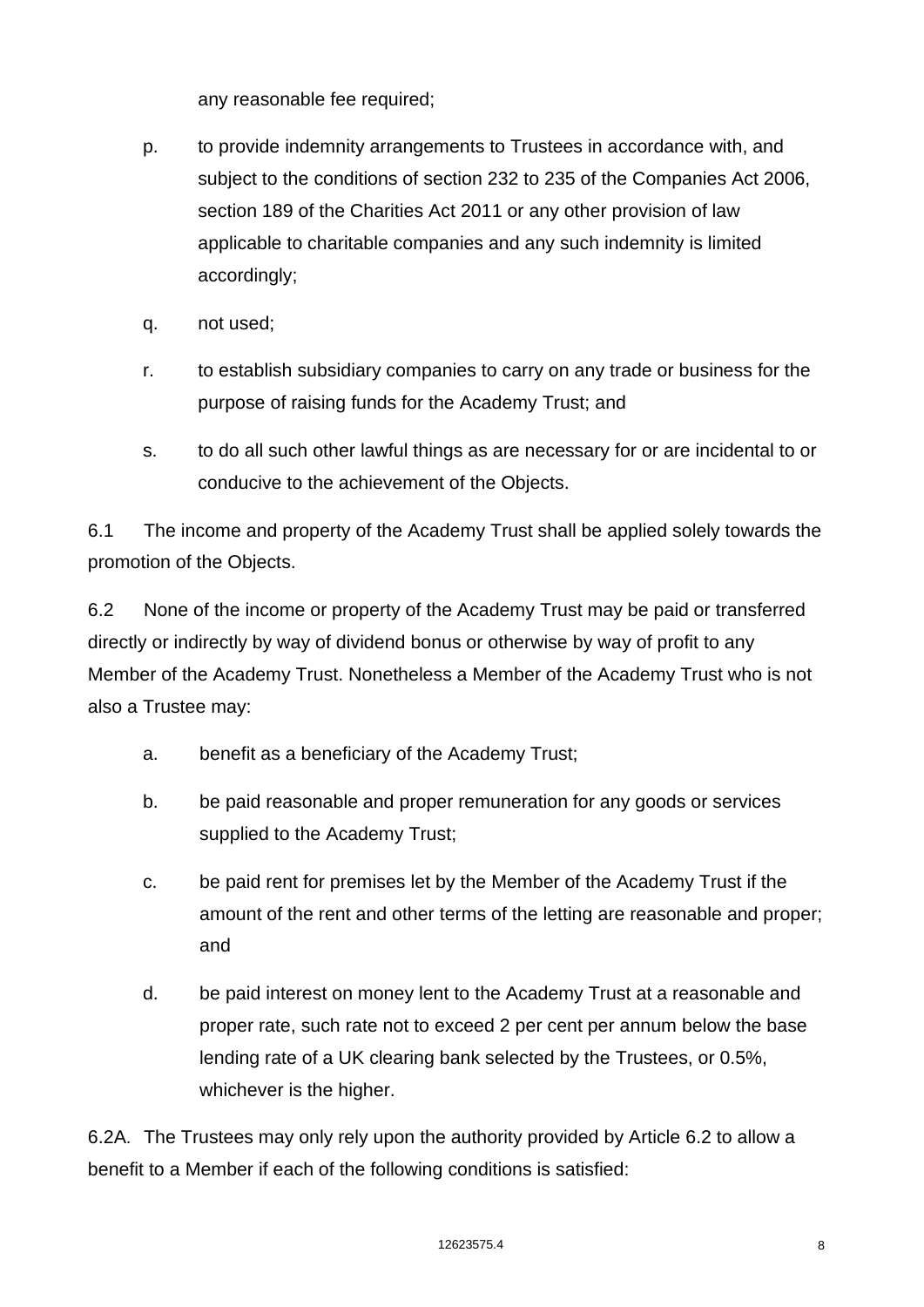- a. the remuneration or other sums paid to the Member do not exceed an amount that is reasonable in all the circumstances;
- b. the Trustees are satisfied that it is in the interests of the Academy Trust to contract with that Member rather than with someone who is not a Member. In reaching that decision the Trustees must balance the advantage of contracting with a Member against the disadvantages of doing so; and
- c. the reason for their decision is recorded by the Trustees in the minute book.

6.3 A Trustee may benefit from any indemnity insurance purchased at the Academy Trust's expense to cover the liability of the Trustees which by virtue of any rule of law would otherwise attach to them in respect of any negligence, default or breach of trust or breach of duty of which they may be guilty in relation to the Academy Trust: provided that any such insurance shall not extend to: (i) any claim arising from any act or omission which the Trustees (or any of them) knew to be a breach of trust or breach of duty or which was committed by the Trustees (or any of them) in reckless disregard to whether it was a breach of trust or breach of duty or not; and provided also that any such insurance shall not extend to the costs of any unsuccessful defence to a criminal prosecution brought against the Trustees (or any of them) in their capacity as directors of the Academy Trust. Further, this Article does not authorise a Trustee to benefit from any indemnity arrangement that would be rendered void by any provision of the Companies Act 2006, the Charities Act 2011 or any other provision of law.

6.4 A company, which has shares listed on a recognised stock exchange and of which any one Trustee holds no more than 1% of the issued capital of that company, may receive fees, remuneration or other benefit in money or money's worth from the Academy Trust.

6.5 A Trustee may at the discretion of the Trustees be reimbursed from the property of the Academy Trust for reasonable expenses properly incurred by him or her when acting on behalf of the Academy Trust, but excluding expenses in connection with foreign travel.

6.6 Subject to the provisions of Articles 6.7 and 6.8, no Trustee may:

- a. buy any goods or services from the Academy Trust;
- b. sell goods, services, or any interest in land to the Academy Trust;
- c. be employed by, or receive any remuneration from the Academy Trust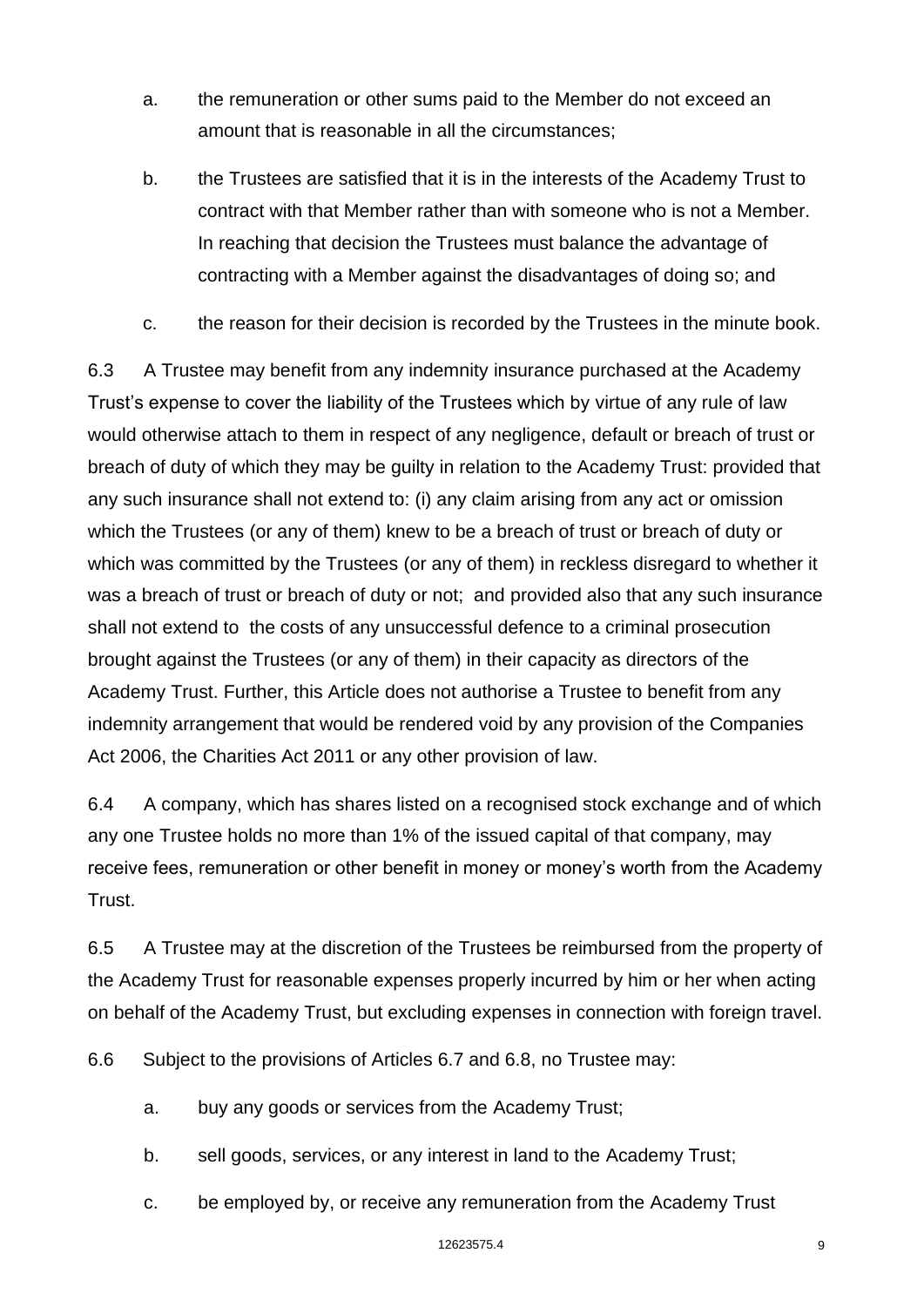(other than the Principal, or any Trustee who is an employee of the Academy Trust, whose employment and/or remuneration is subject to the procedure and conditions in Article 6.8); or

d. receive any other financial benefit from the Academy Trust;

#### unless:

- i. the payment is permitted by Article 6.7 and the Trustees follow the procedure and observe the conditions set out in Article 6.8; or
- ii. the Trustees obtain the prior written approval of the Charity Commission and fully comply with any procedures it prescribes.
- 6.7 Subject to Article 6.8, a Trustee may:
	- a. receive a benefit from the Academy Trust in the capacity of a beneficiary of the Academy Trust;
	- b. be employed by the Academy Trust or enter into a contract for the supply of goods or services to the Academy Trust, other than for acting as a Trustee;
	- c. receive interest on money lent to the Academy Trust at a reasonable and proper rate not exceeding 2% per annum below the base rate of a clearing bank to be selected by the Trustees, or 0.5%, whichever is the higher; and/or
	- d. receive rent for premises let by the Trustee to the Academy Trust if the amount of the rent and the other terms of the lease are reasonable and proper.

6.8 The Academy Trust and its Trustees may only rely upon the authority provided by Article 6.7 if each of the following conditions is satisfied:

- a. the remuneration or other sums paid to the Trustee do not exceed an amount that is reasonable in all the circumstances;
- b. the Trustee is absent from the part of any meeting at which there is discussion of:
	- i. his or her employment, remuneration, or any matter concerning the contract, payment or benefit; or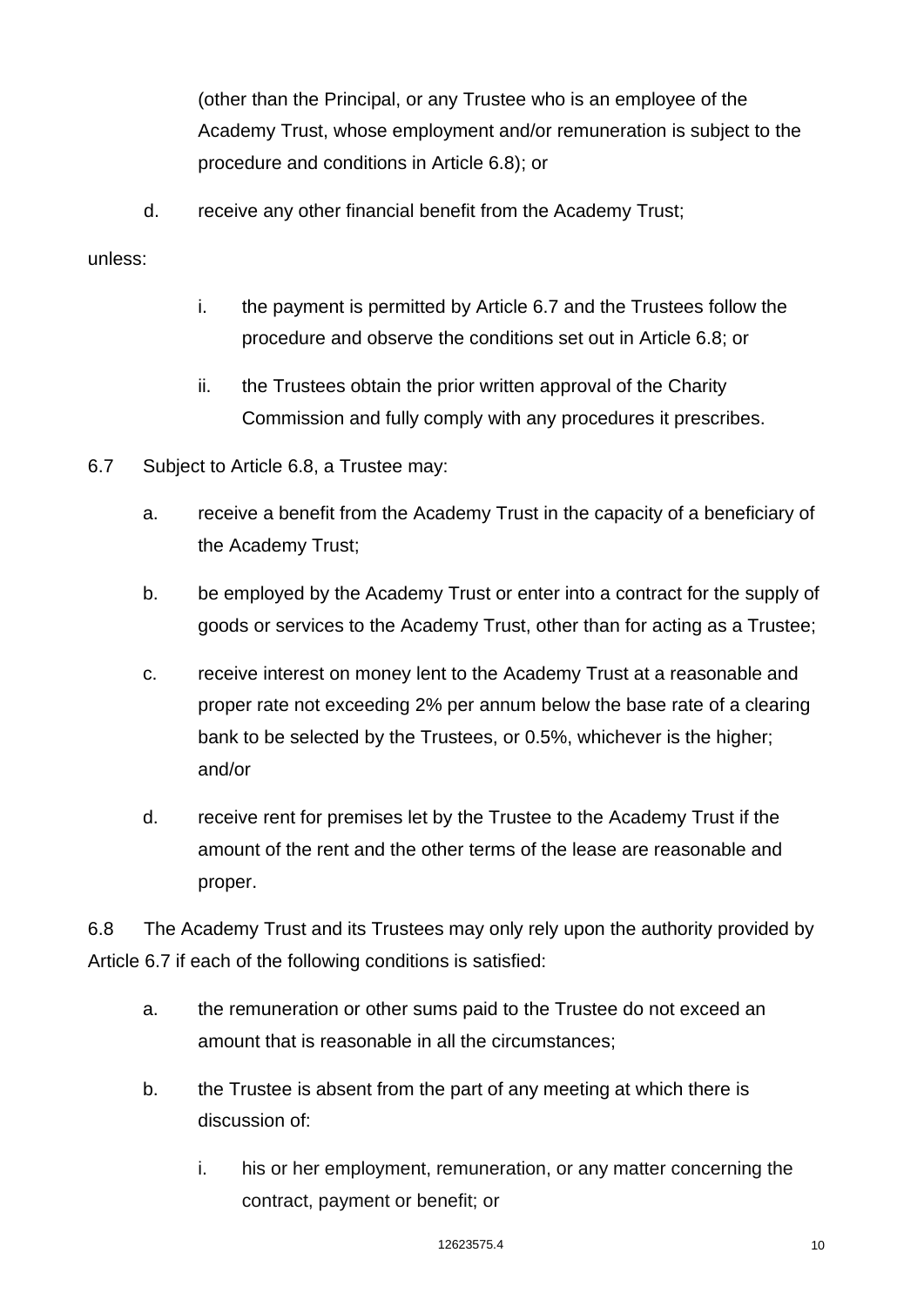- ii. his or her performance in the employment, or his or her performance of the contract; or
- iii. any proposal to enter into any other contract or arrangement with him or her or to confer any benefit upon him or her that would be permitted under Article 6.7; or
- iv. any other matter relating to a payment or the conferring of any benefit permitted by Article 6.7;
- c. the Trustee does not vote on any such matter and is not to be counted when calculating whether a quorum of Trustees is present at the meeting;
- d. save in relation to employing or contracting with the Principal (to the extent he or she is a Trustee) or any other Trustee who is also an employee of the Academy Trust, the other Trustees are satisfied that it is in the interests of the Academy Trust to employ or to contract with that Trustee rather than with someone who is not a Trustee. In reaching that decision the Trustees must balance the advantage of employing a Trustee against the disadvantages of doing so (especially the loss of the Trustee's services as a result of dealing with the Trustee's conflict of interest);
- e. the reason for their decision is recorded by the Trustees in the minute book; and
- f. a majority of the Trustees then in office have received no such payments or benefit.

6.8A The provision in Article 6.6 (c) that no Trustee may be employed by or receive any remuneration from the Academy Trust (other than the Principal to the extent he or she is a Trustee) does not apply to an employee of the Academy Trust who is subsequently elected or appointed as a Trustee save that this Article shall only allow such a Trustee to receive remuneration or benefit from the Academy Trust in his capacity as an employee of the Academy Trust and provided that the procedure as set out in Articles 6.8(b) and 6.8 (c) is followed.

6.9 In Articles 6.2-6.8A:

a. "Academy Trust" shall include any company in which the Academy Trust: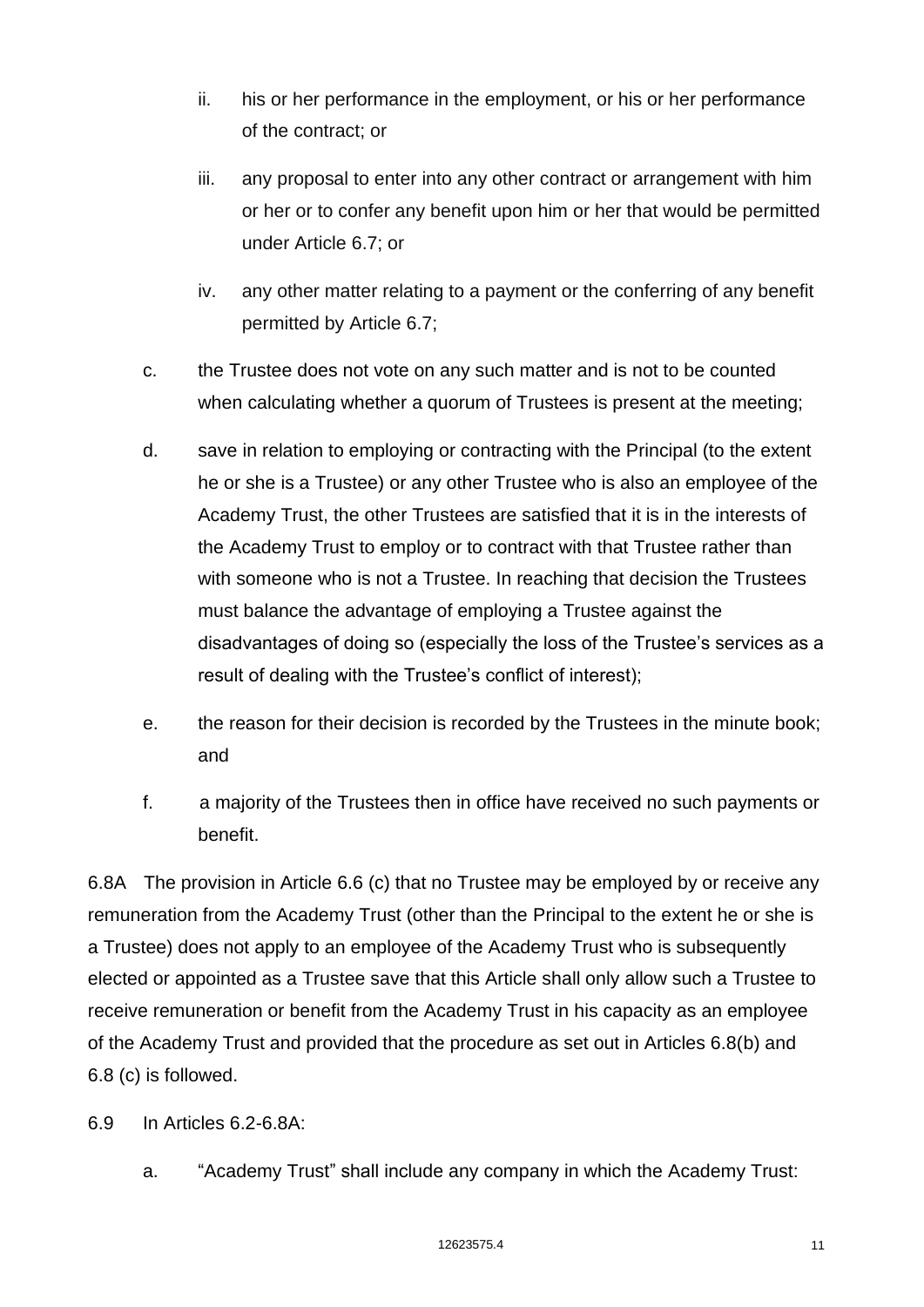- i. holds more than 50% of the shares; or
- ii. controls more than 50% of the voting rights attached to the shares; or
- iii. has the right to appoint one or more directors to the board of the company;
- b. "Trustee" shall include any child, stepchild, parent, grandchild, grandparent, brother, sister or spouse of the Trustee or any person living with the Trustee as his or her partner;
- c. the employment or remuneration of a Trustee includes the engagement or remuneration of any firm or company in which the Trustee is:
	- i. a partner;
	- ii. an employee;
	- iii. a consultant;
	- iv. a director;
	- v. a member; or
	- vi. a shareholder, unless the shares of the company are that of a public company which are listed on a recognised stock exchange and the Trustee holds less than 1% of the issued capital.
- 7. The liability of the Members of the Academy Trust is limited.

8. Every Member of the Academy Trust undertakes to contribute such amount as may be required (not exceeding £10) to the Academy Trust's assets if it should be wound up while he or she is a Member or within one year after he or she ceases to be a Member, for payment of the Academy Trust's debts and liabilities before he or she ceases to be a Member, and of the costs, charges and expenses of winding up, and for the adjustment of the rights of the contributors among themselves.

9. If the Academy Trust is wound up or dissolved and after all its debts and liabilities (including any under section 2 of the Academies Act 2010) have been satisfied there remains any property it shall not be paid to or distributed among the Members of the Academy Trust, but shall be given or transferred to some other charity or charities having objects similar to the Objects which prohibits the distribution of its or their income and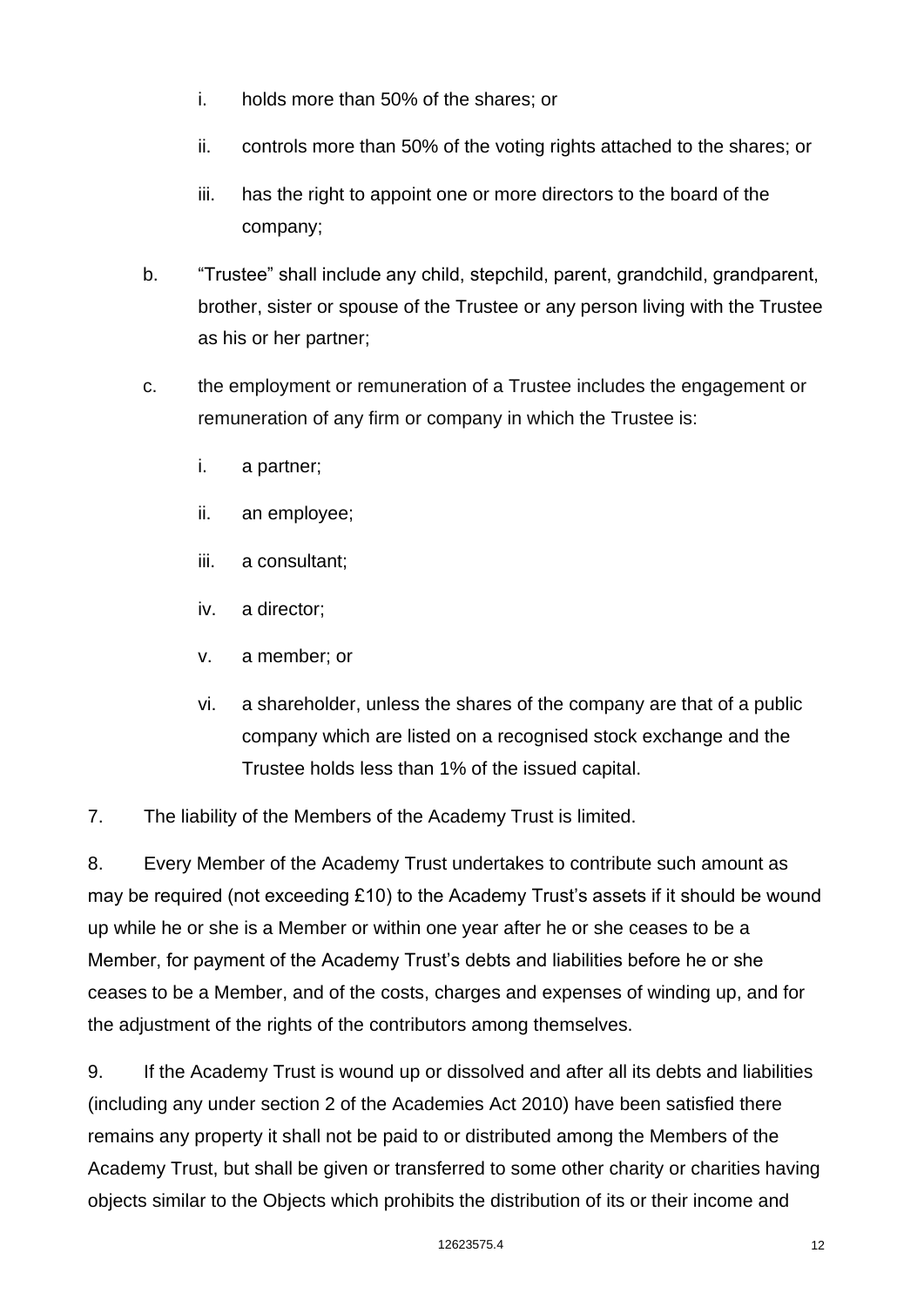property to an extent at least as great as is imposed on the Academy Trust by Article 6 above, chosen by the Members of the Academy Trust at or before the time of dissolution and if that cannot be done then to some other charitable object.

10. Not used.

11. No alteration or addition shall be made to or in the provisions of the Articles which would have the effect (a) that the Academy Trust would cease to be a company to which section 60 of the Companies Act 2006 applies; or (b) that the Academy Trust would cease to be a charity.

## **MEMBERS**

12. The Members of the Academy Trust shall comprise:

- a. the signatories to the Memorandum;
- b. any person appointed under Article 15A, provided that at any time the minimum number of Members shall not be less than three.

12A. An employee of the Academy Trust cannot be a Member of the Academy Trust.

13. Each person entitled to appoint Members in Article 12 shall have the right from time to time by written notice delivered to the Office to remove any Member appointed by them and to appoint a replacement Member to fill a vacancy whether resulting from such removal or otherwise.

14. If any of the persons entitled to appoint Members in Article 12:

- a. in the case of an individual, die or become legally incapacitated;
- b. in the case of a corporate entity, cease to exist and are not replaced by a successor institution;
- c. becomes insolvent or makes any arrangement or composition with their creditors generally; or
- d. ceases to themselves be a Member;

their right to appoint Members under these Articles shall vest in the remaining **Members** 

15. Membership will terminate automatically if: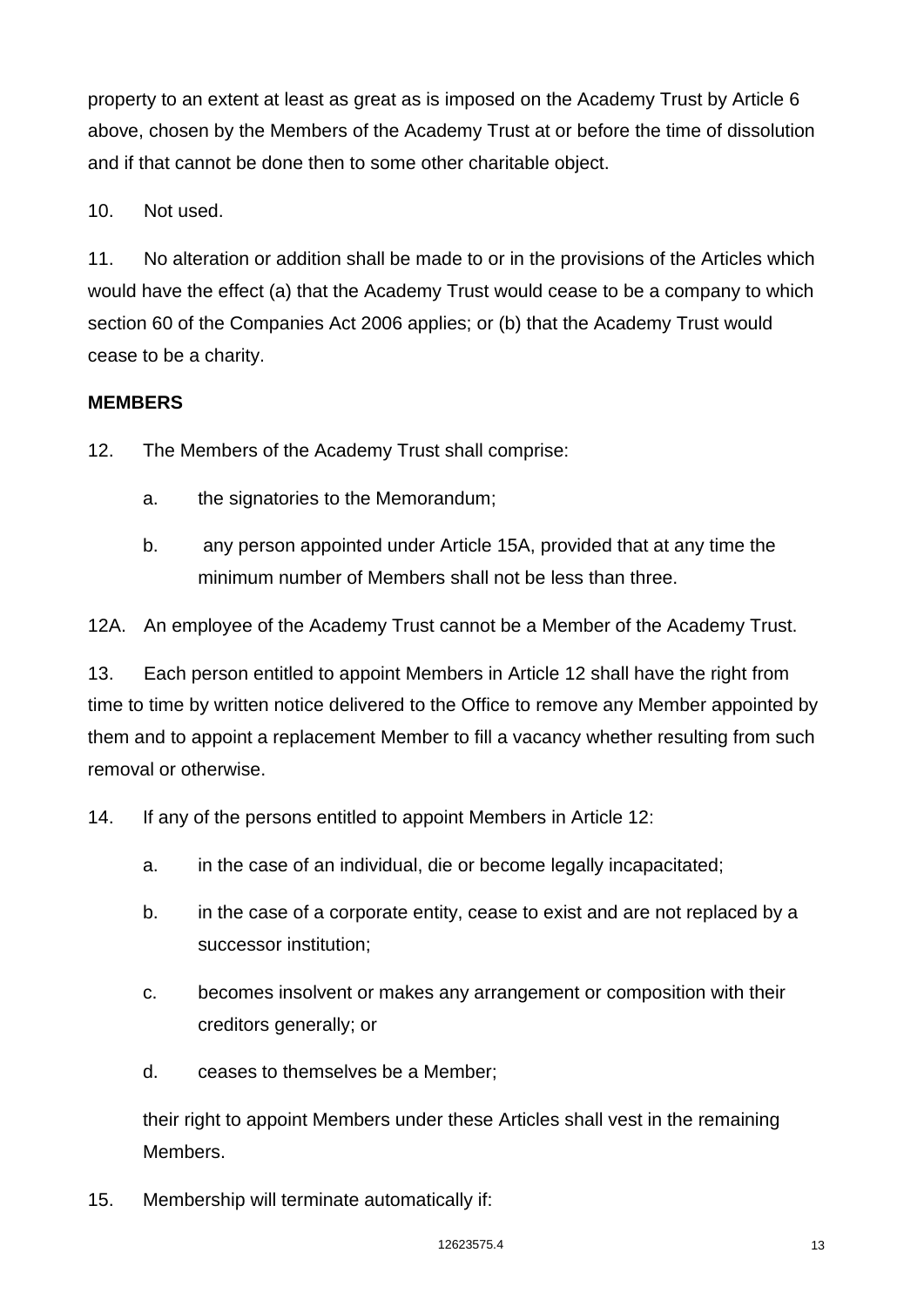- a. a Member (which is a corporate entity) ceases to exist and is not replaced by a successor institution;
- b. a Member (which is an individual) dies or becomes incapable by reason of illness or injury of managing and administering his or her own affairs;
- c. a Member becomes insolvent or makes any arrangement or composition with that Member's creditors generally; or
- d. a Member is or becomes an employee of the Academy Trust.

15A. The Members may agree by passing a special resolution to appoint such additional Members as they think fit.

16. In addition to Article 13, the Members may agree by passing a special resolution to remove any Member(s). The Member whose proposed removal is the subject of the resolution shall not be entitled to vote on that resolution.

16A. In exercising their rights under these Articles and the Companies Act 2006, the Members shall not do anything or take any action which would cause the Academy Trust to contravene its Objects.

17. Every person nominated to be a Member of the Academy Trust shall sign a written consent to become a Member or sign the register of Members on becoming a Member.

18. Any Member may resign provided that after such resignation the number of Members is not less than three. A Member shall cease to be one immediately on the receipt by the Academy Trust of a notice in writing signed by the person or persons entitled to remove him under Articles 13 or 16 provided that no such notice shall take effect when the number of Members is less than three unless it contains or is accompanied by the appointment of a replacement Member.

# **GENERAL MEETINGS**

19. The Academy Trust shall hold an Annual General Meeting each Academy Financial Year in addition to any other meetings in that year, and shall specify the meeting as such in the notices calling it; and not more than fifteen months shall elapse between the date of one Annual General Meeting of the Academy Trust and that of the next. Provided that so long as the Academy Trust holds its first Annual General Meeting within eighteen months of its incorporation, it need not hold it in the year of its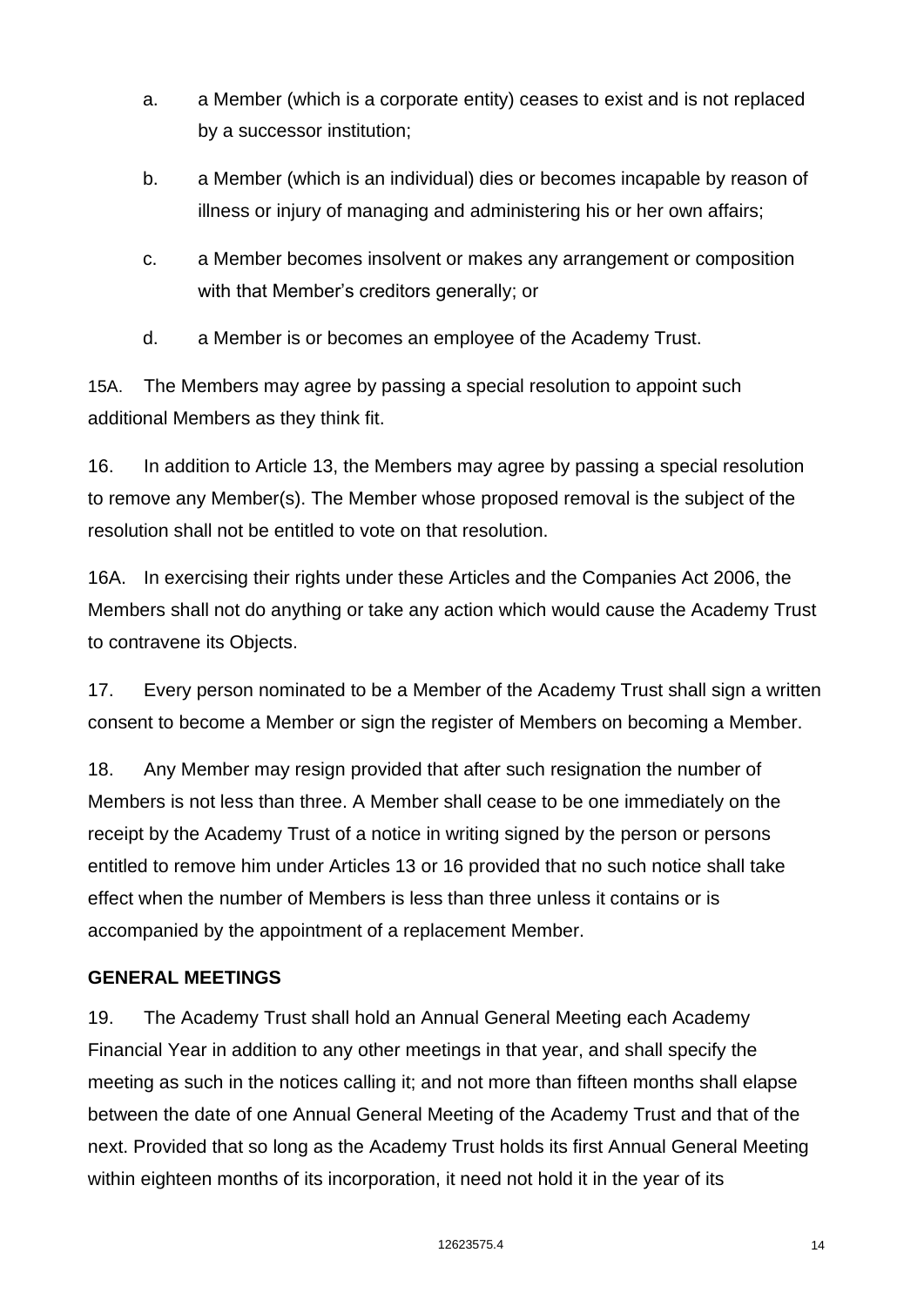incorporation or the following year. The Annual General Meeting shall be held at such time and place as the Trustees shall appoint. All meetings other than the Annual General Meetings shall be called General Meetings.

20. The Trustees may call General Meetings and, on the requisition of Members pursuant to the provisions of the Companies Act 2006, shall forthwith proceed to convene a General Meeting in accordance with that Act. If there are not within the United Kingdom sufficient Trustees to call a General Meeting, any Trustee or any Member of the Academy Trust may call a General Meeting.

# **NOTICE OF GENERAL MEETINGS**

21. General meetings shall be called by at least fourteen clear days' notice but may be called by shorter notice if it is so agreed by a majority in number of Members having a right to attend and vote and together representing not less than 90% of the total voting rights at that meeting.

21A. The notice shall specify the time and place of the meeting and the general nature of the business to be transacted and, in the case of an Annual General Meeting, shall specify the meeting as such. The notice shall also state that the Member is entitled to appoint a proxy. The notice shall be given to all the Members, to the Trustees and auditors.

22. The accidental omission to give notice of a meeting to, or the non-receipt of notice of a meeting by, any person entitled to receive notice shall not invalidate the proceedings at that meeting.

## **PROCEEDINGS AT GENERAL MEETINGS**

23. No business shall be transacted at any meeting unless a quorum is present. A Member counts towards the quorum by being present either in person or by proxy. Two persons entitled to vote upon the business to be transacted, each being a Member or a proxy of a Member or a duly authorised representative of a Member organisation shall constitute a quorum.

24. If a quorum is not present within half an hour from the time appointed for the meeting, or if during a meeting a quorum ceases to be present, the meeting shall stand adjourned to the same day in the next week at the same time and place or to such time and place as the Trustees may determine.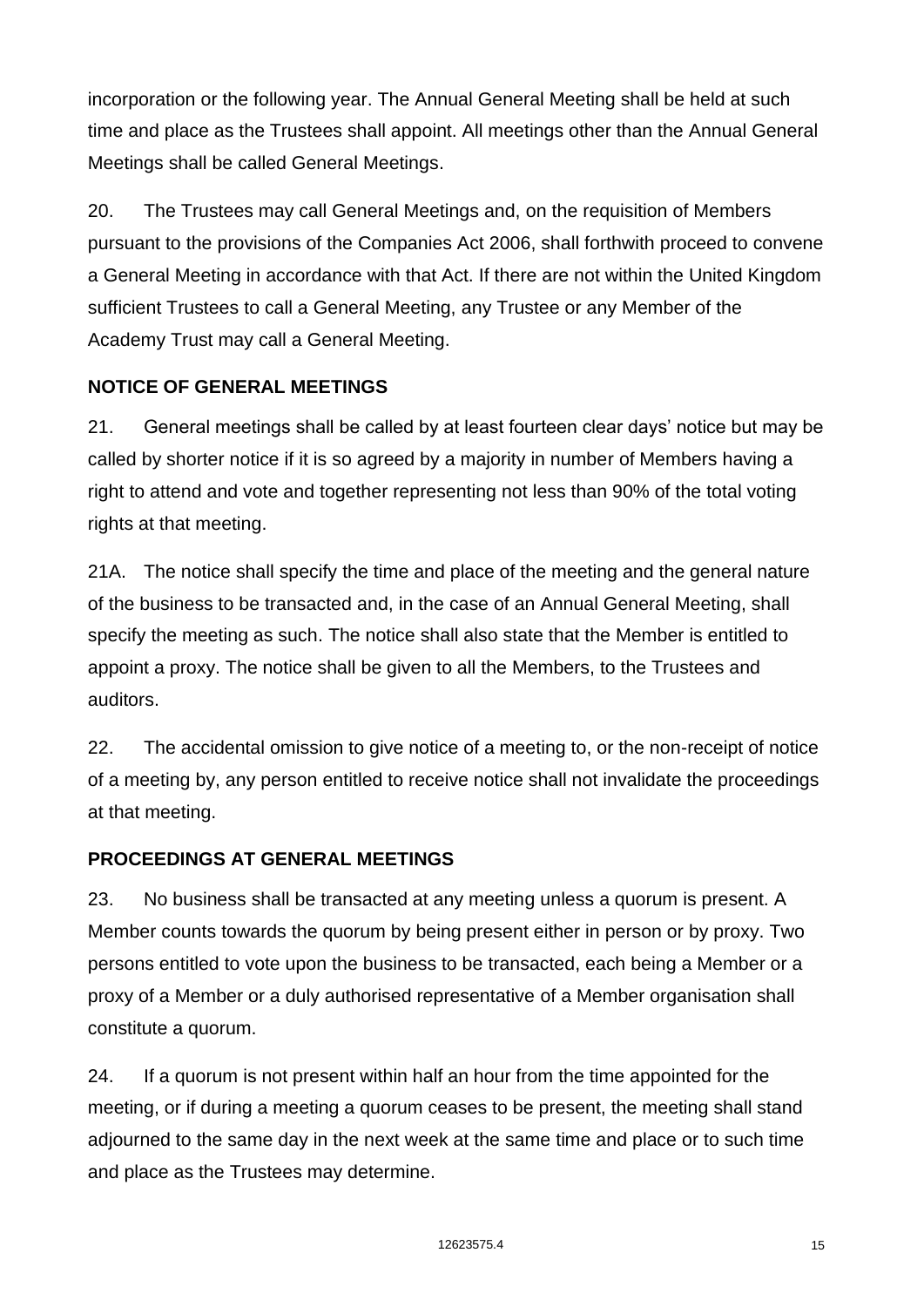25. The Members present and entitled to vote at the meeting shall elect by ordinary resolution one of their number to be the chair and such election shall be binding on all Members and Trustees present at the meeting.

26. Not used.

27. A Trustee shall, notwithstanding that he is not a Member, be entitled to attend and speak at any General Meeting or Annual General Meeting.

28. The chair may, with the consent of a majority of the Members at a meeting at which a quorum is present (and shall if so directed by the meeting), adjourn the meeting from time to time and from place to place, but no business shall be transacted at any adjourned meeting other than the business which might properly have been transacted at the meeting had the adjournment not taken place. When a meeting is adjourned for fourteen days or more, at least seven clear days' notice shall be given specifying the time, date and place of the adjourned meeting and the general nature of the business to be transacted. Otherwise it shall not be necessary to give any such notice.

29. A resolution put to the vote of the meeting shall be decided on a show of hands unless before, or on the declaration of the result of the show of hands, a poll is duly demanded. Subject to the provisions of the Companies Act 2006, a poll may be demanded:

- a. by the chair; or
- b. by at least two Members having the right to vote at the meeting; or
- c. by a Member or Members representing not less than one-tenth of the total voting rights of all the Members having the right to vote at the meeting.

30. Unless a poll is duly demanded a declaration by the chair that a resolution has been carried or carried unanimously, or by a particular majority, or lost, or not carried by a particular majority and an entry to that effect in the minutes of the meeting shall be conclusive evidence of the fact without proof of the number or proportion of the votes recorded in favour of or against such resolution.

31. The demand for a poll may be withdrawn, before the poll is taken, but only with the consent of the chair. The withdrawal of a demand for a poll shall not invalidate the result of a show of hands declared before the demand for the poll was made.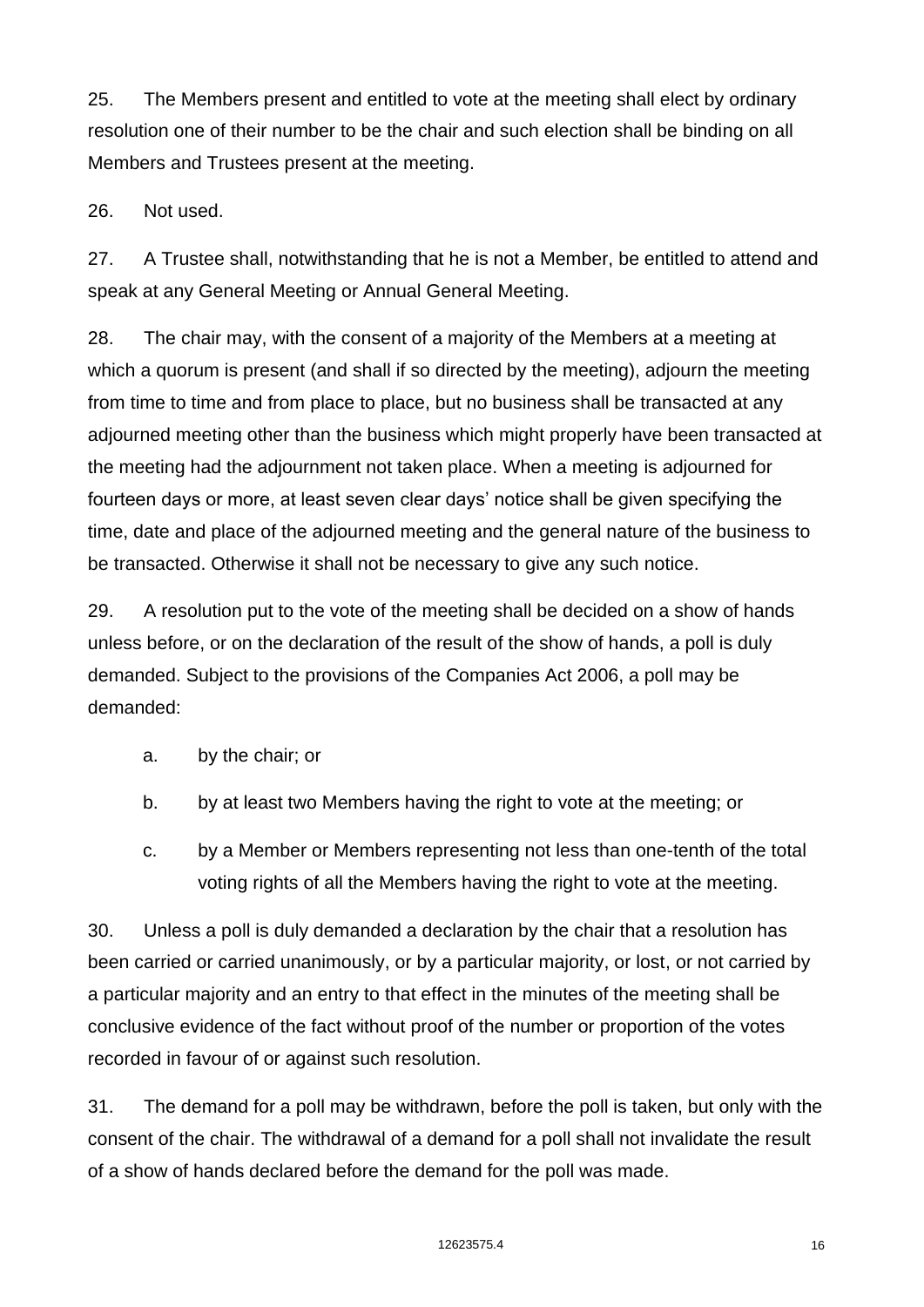32. A poll shall be taken as the chair directs and he may appoint scrutineers (who need not be Members) and fix a time, date and place for declaring the results. The result of the poll shall be deemed to be the resolution of the meeting at which the poll was demanded.

33. A poll demanded on the election of the chair or on a question of adjournment shall be taken immediately. A poll demanded on any other question shall be taken either immediately or at such time, date and place as the chair directs not being more than thirty days after the poll is demanded. The demand for a poll shall not prevent the continuance of a meeting for the transaction of any business other than the question on which the poll is demanded. If a poll is demanded before the declaration of the result of a show of hands and the demand is duly withdrawn, the meeting shall continue as if the demand had not been made.

34. No notice need be given of a poll not taken immediately if the time, date and place at which it is to be taken are announced at the meeting at which it is demanded. In other cases at least seven clear days' notice shall be given specifying the time, date and place at which the poll is to be taken.

35. A resolution in writing agreed by such number of Members as required if it had been proposed at a General Meeting shall be as effectual as if it had been passed at a General Meeting duly convened and held provided that a copy of the proposed resolution has been sent to every Member. The resolution may consist of several instruments in the like form each agreed by one or more Members.

# **VOTES OF MEMBERS**

36. On the show of hands every Member present in person shall have one vote. On a poll every Member present in person or by proxy shall have one vote.

37. Not used.

38. No Member shall be entitled to vote at any General Meeting unless all moneys then payable by him to the Academy Trust have been paid.

39. No objections shall be raised to the qualification of any person to vote at any General Meeting except at the meeting or adjourned meeting at which the vote objected to is tendered, and every vote not disallowed at the meeting shall be valid. Any objection made in due time shall be referred to the chair whose decision shall be final and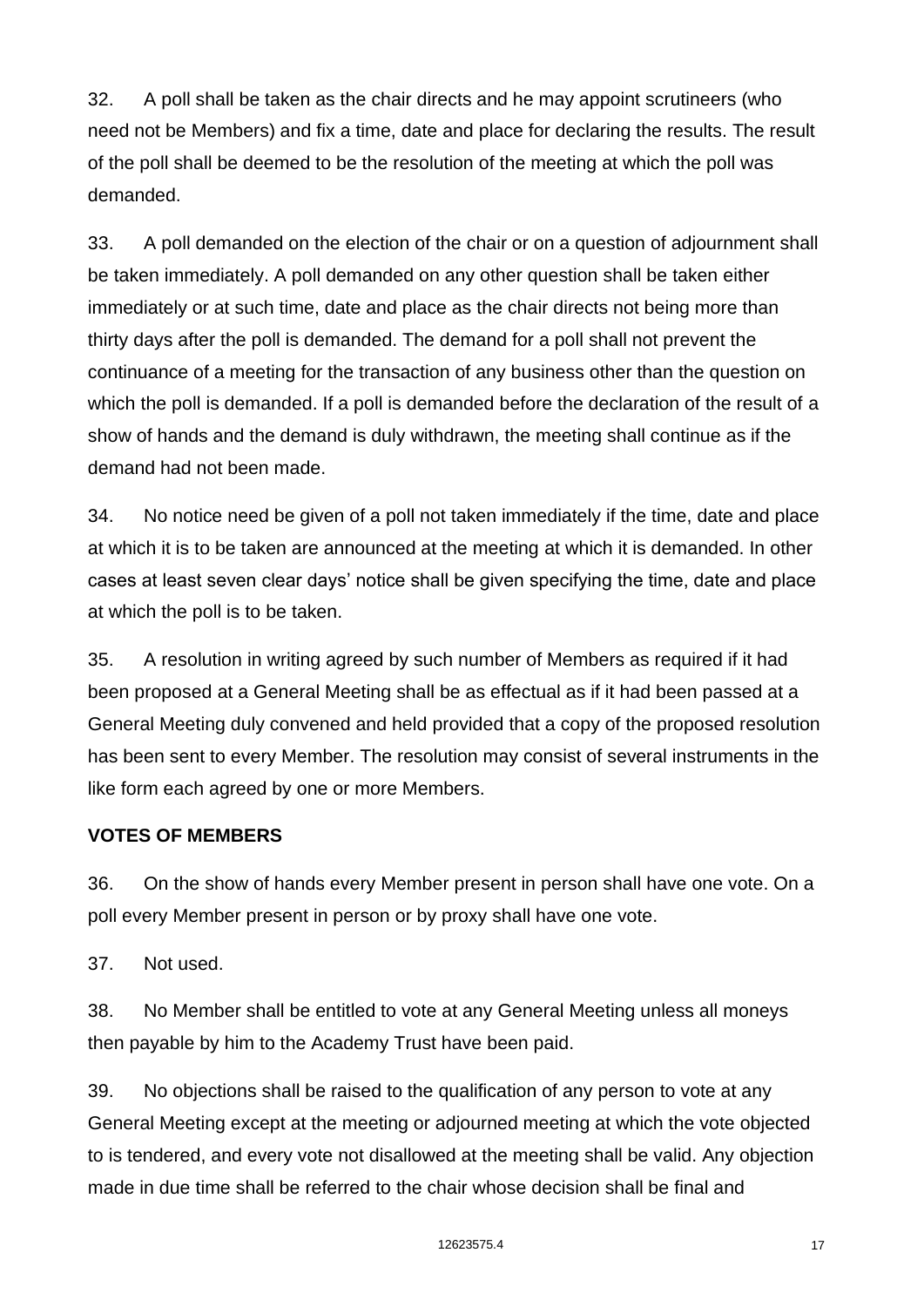conclusive.

40. An instrument appointing a proxy shall be in writing, signed by or on behalf of the appointer and shall be in the following form (or in a form as near thereto as circumstances allow or in any other form which is usual or which the Trustees may approve) -

> "I/We, …….., of ………, being a Member/Members of the above named Academy Trust, hereby appoint …… of ……, or in his absence, …….. of ……. as my/our proxy to attend, speak and vote in my/our name[s] and on my/our behalf at the annual general meeting/ general meeting of the Academy Trust to be held on …..20[ ], and at any adjournment thereof.

Signed on ….. 20[ ]"

41. Where it is desired to afford Members an opportunity of instructing the proxy how he shall act the instrument appointing a proxy shall be in the following form (or in a form as near thereto as circumstances allow or in any other form which is usual or which the Trustees may approve) -

> "I/We, ……., of ……., being a Member/Members of the above named Academy Trust, hereby appoint …. of ……., or in his absence, ….. of ……, as my/our proxy to attend, speak and vote in my/our name[s] and on my/our behalf at the annual general meeting/ general meeting of the Academy Trust, to be held on .... 20 [], and at any adjournment thereof.

This form is to be used in respect of the resolutions mentioned below as follows:

Resolution No. 1 \*for \* against

Resolution No. 2 \*for \* against.

Strike out whichever is not desired.

Unless otherwise instructed, the proxy may vote as he thinks fit or abstain from voting.

Signed on 20[ ]"

42. The instrument appointing a proxy and any authority under which it is signed or a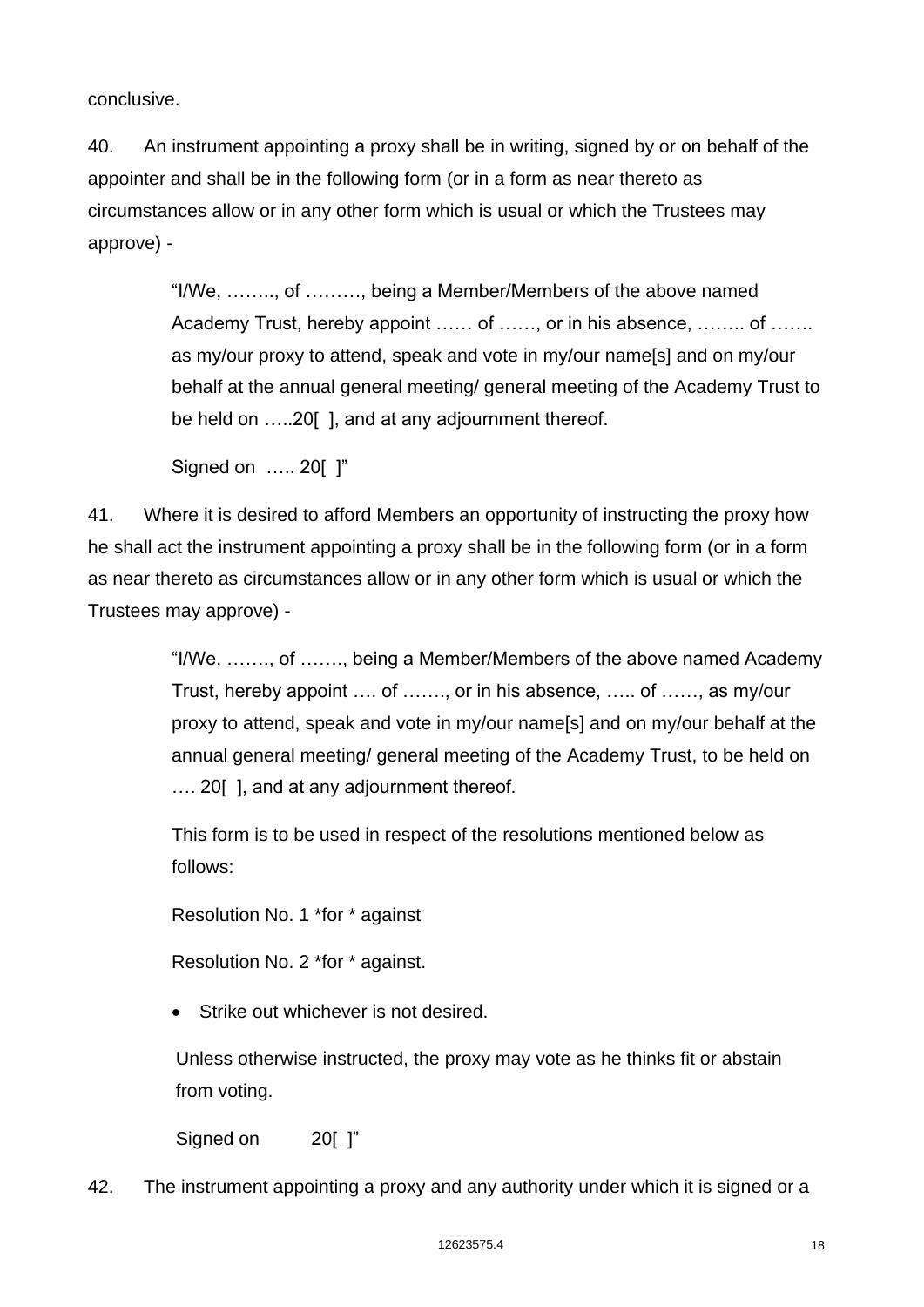copy of such authority certified by a notary or in some other way approved by the Trustees may:

- a. be deposited at the Office or at such other place within the United Kingdom as is specified in the notice convening the meeting or in any instrument of proxy sent out by the Academy Trust in relation to the meeting not less than 48 hours before the time for holding the meeting or adjourned meeting at which the person named in the instrument proposes to vote; or
- b. in the case of a poll taken more than 48 hours after it is demanded, be deposited as aforesaid after the poll has been demanded and not less than 24 hours before the time appointed for the taking of the poll; or
- c. where the poll is not taken forthwith but is taken not more than 48 hours after it was demanded, be delivered at the meeting at which the poll was demanded to the chair or to the Clerk or to any Trustee;

and an instrument of proxy which is not deposited or delivered in a manner so permitted shall be invalid.

43. A vote given or poll demanded by proxy or by the duly authorised representative of a corporation shall be valid notwithstanding the previous determination of the authority of the person voting or demanding a poll unless notice of the determination was received by the Academy Trust at the Office or at such other place at which the instrument of proxy was duly deposited before the commencement of the meeting or adjourned meeting at which the vote given or the poll demanded or (or in the case of a poll taken otherwise than on the same day as the meeting or adjourned meeting) the time appointed for taking the poll.

44. Any organisation which is a Member of the Academy Trust may by resolution of its board of directors or other governing body authorise such person as it thinks fit to act as its representative at any meeting of the Academy Trust, and the person so authorised shall be entitled to exercise the same powers on behalf of the organisation which he represents as that organisation could exercise if it were an individual Member of the Academy Trust.

## **TRUSTEES**

45. The number of Trustees shall be not less than three but (unless otherwise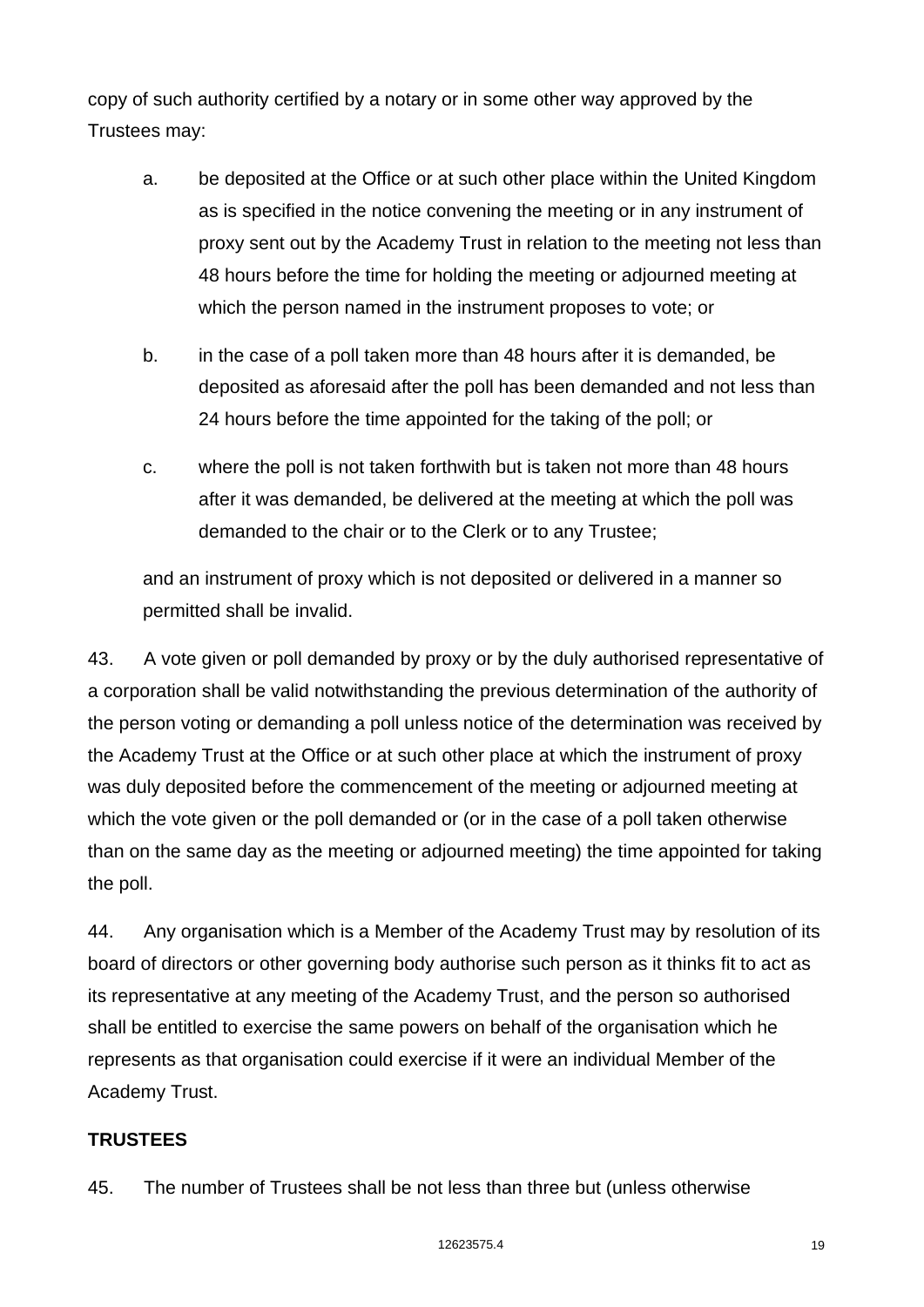determined by ordinary resolution) shall not be subject to any maximum.

46. Subject to Articles 48-49 and 53, the Academy Trust shall have the following Trustees:

- a. the Principal, subject to Article 57;
- b. up to 14 Trustees, appointed under Article 50; and
- c. a minimum of 2 Parent Trustees elected or appointed under Articles 53- 56B.

47. The Academy Trust may also have any Co-opted Trustee appointed under Article 58.

48. The first Trustees shall be those persons named in the statement delivered pursuant to sections 9 and 12 of the Companies Act 2006.

49. Future Trustees shall be appointed or elected, as the case may be, under these Articles. Where it is not possible for such a Trustee to be appointed or elected due to the fact that an Academy has not yet been established, then the relevant Article or part thereof shall not apply.

# **APPOINTMENT OF TRUSTEES**

50. The Members may appoint by ordinary resolution up to 14 Trustees.

50A. Not used.

50B. The total number of Trustees including the Principal if they so choose to act as Trustee under Article 57 who are employees of the Academy Trust shall not exceed one third of the total number of Trustees.

51. Not used.

52. Not used.

## **PARENT TRUSTEES**

53. Subject to Article 56A, the Parent Trustees shall be elected by parents and individuals exercising parental responsibility of registered pupils and/or students at the Academy. A Parent Trustee must be a parent, or an individual exercising parental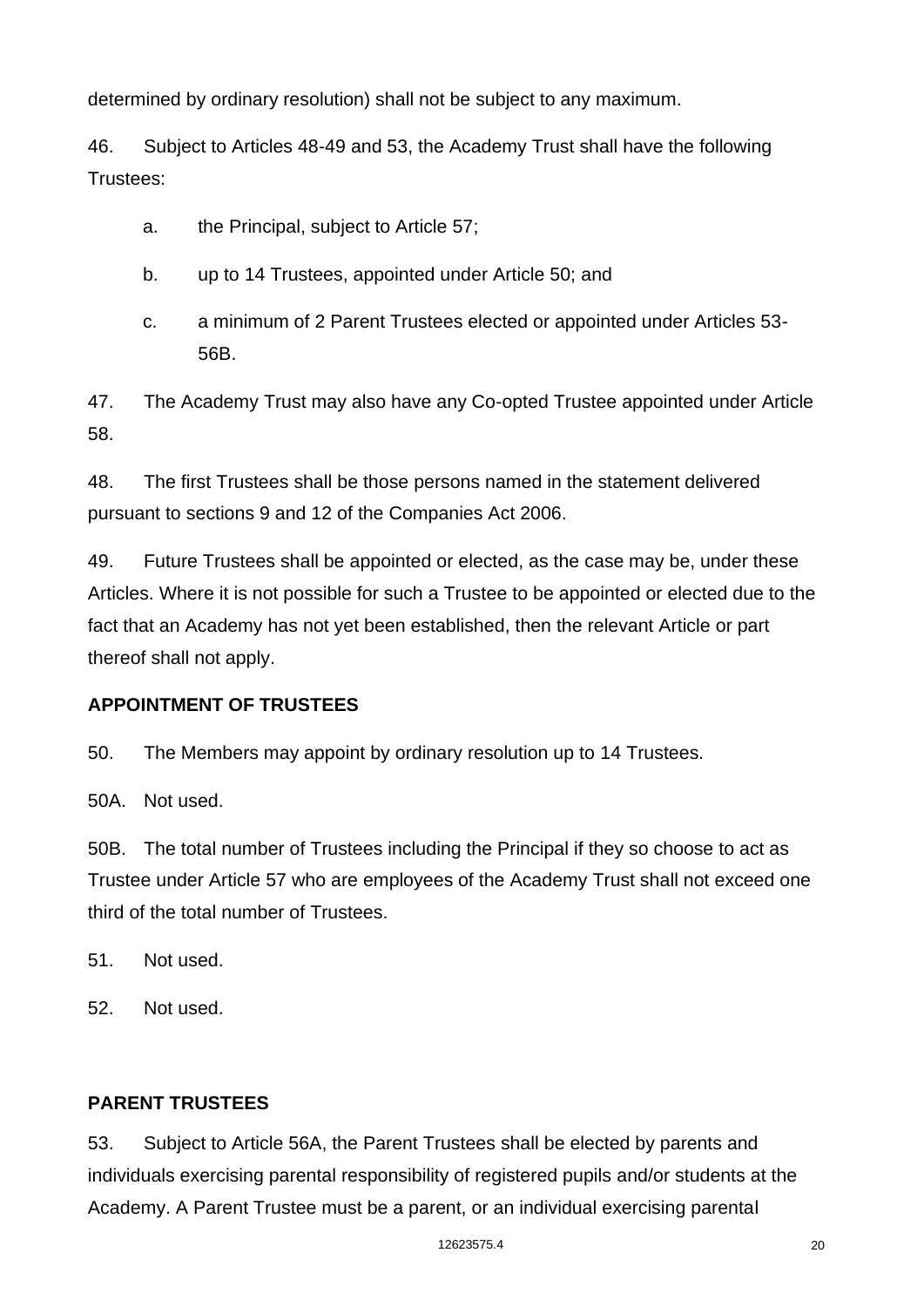responsibility, of a registered pupil and/or a student at the Academy at the time when he is elected.

54. The Board of Trustees shall make all necessary arrangements for, and determine all other matters relating to, an election of Parent Trustees, including any question of whether a person is a parent, or an individual exercising parental responsibility, of a registered pupil and/or a student at the Academy. Any election of Parent Trustees which is contested shall be held by secret ballot.

55. The arrangements made for the election of a Parent Trustee shall provide for every person who is entitled to vote in the election to have an opportunity to do so by post or, if he prefers, by having his ballot paper returned to the Academy Trust by a registered pupil and/or a student at the Academy.

56. Where a vacancy for a Parent Trustee is required to be filled by election, the Board of Trustees shall take such steps as are reasonably practical to secure that every person who is known to them to be a parent, or an individual exercising parental responsibility, of a registered pupil and/or a student at the Academy is informed of the vacancy and that it is required to be filled by election, informed that he is entitled to stand as a candidate, and vote at the election, and given an opportunity to do so.

56A. The number of Parent Trustees required shall be made up by Parent Trustees appointed by the Board of Trustees if the number of parents standing for election is less than the number of vacancies.

56B. In appointing a Parent Trustee the Board of Trustees shall appoint a person who is the parent, or an individual exercising parental responsibility, of a registered pupil and/or a student at the Academy; or where it is not reasonably practical to do so, a person who is the parent of a child of compulsory school age.

# **PRINCIPAL**

57. Providing that the Principal agrees so to act, the Members may by ordinary resolution appoint the Principal as a Trustee. If so appointed, the individual holding the position of Chief Executive Officer shall continue as Trustee until such a time as he ceases to hold the position of Chief Executive Officer.

# **CO-OPTED TRUSTEES**

58. The Trustees may appoint Co-opted Trustees. A 'Co-opted Trustee' means a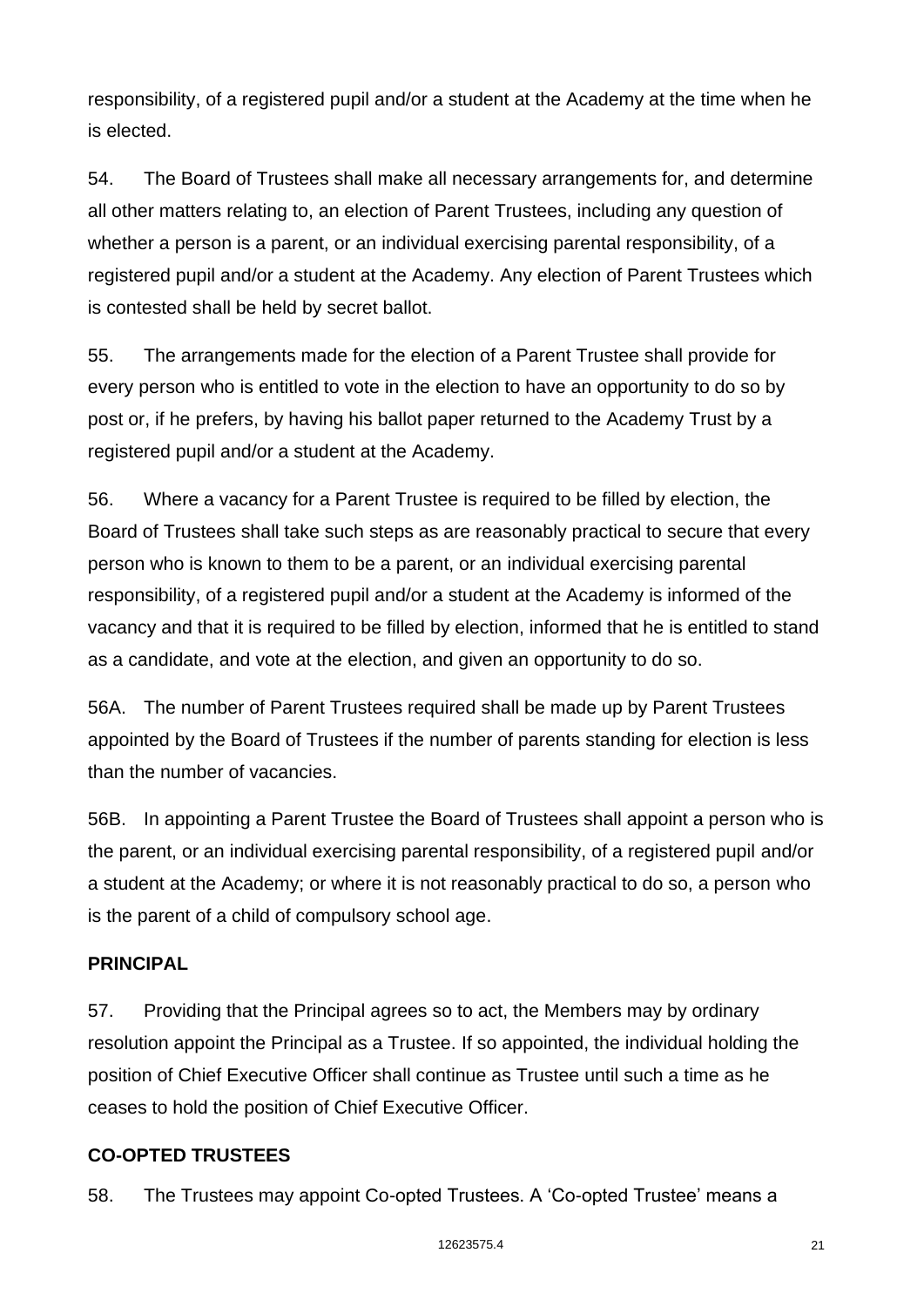person who is appointed to be a Trustee by being Co-opted by Trustees who have not themselves been so appointed. The Trustees may not co-opt an employee of the Academy Trust as a Co-opted Trustee if thereby the number of Trustees who are employees of the Academy Trust would exceed one third of the total number of Trustees including the Principal to the extent he or she is a Trustee.

59 – 63. Not used.

# **TERM OF OFFICE**

64. The term of office for any Trustee shall be four years, save that this time limit shall not apply to any post which is held ex officio (for the avoidance of doubt this time limit shall not apply to the Principal if he or she is appointed as a Trustee by the Members). Subject to remaining eligible to be a particular type of Trustee, any Trustee may be reappointed or re-elected at a General Meeting.

# **RESIGNATION AND REMOVAL**

65. A Trustee shall cease to hold office if he resigns his office by notice to the Academy Trust (but only if at least three Trustees will remain in office when the notice of resignation is to take effect).

66. A Trustee shall cease to hold office if he is removed by the person or persons who appointed or elected him, or otherwise by ordinary resolution of the Members in accordance with the Companies Act 2006.

67. Where a Trustee resigns his office or is removed from office, the Trustee or, where he is removed from office, those removing him, shall give written notice thereof to the Clerk.

# **DISQUALIFICATION OF TRUSTEES**

68. No person shall be qualified to be a Trustee unless he is aged 18 or over at the date of his election or appointment. No current pupil or student of the Academy shall be a Trustee.

69. A Trustee shall cease to hold office if he becomes incapable by reason of illness or injury of managing or administering his own affairs.

70. A Trustee shall cease to hold office if he is absent without the permission of the Trustees from all their meetings held within a period of six months and the Trustees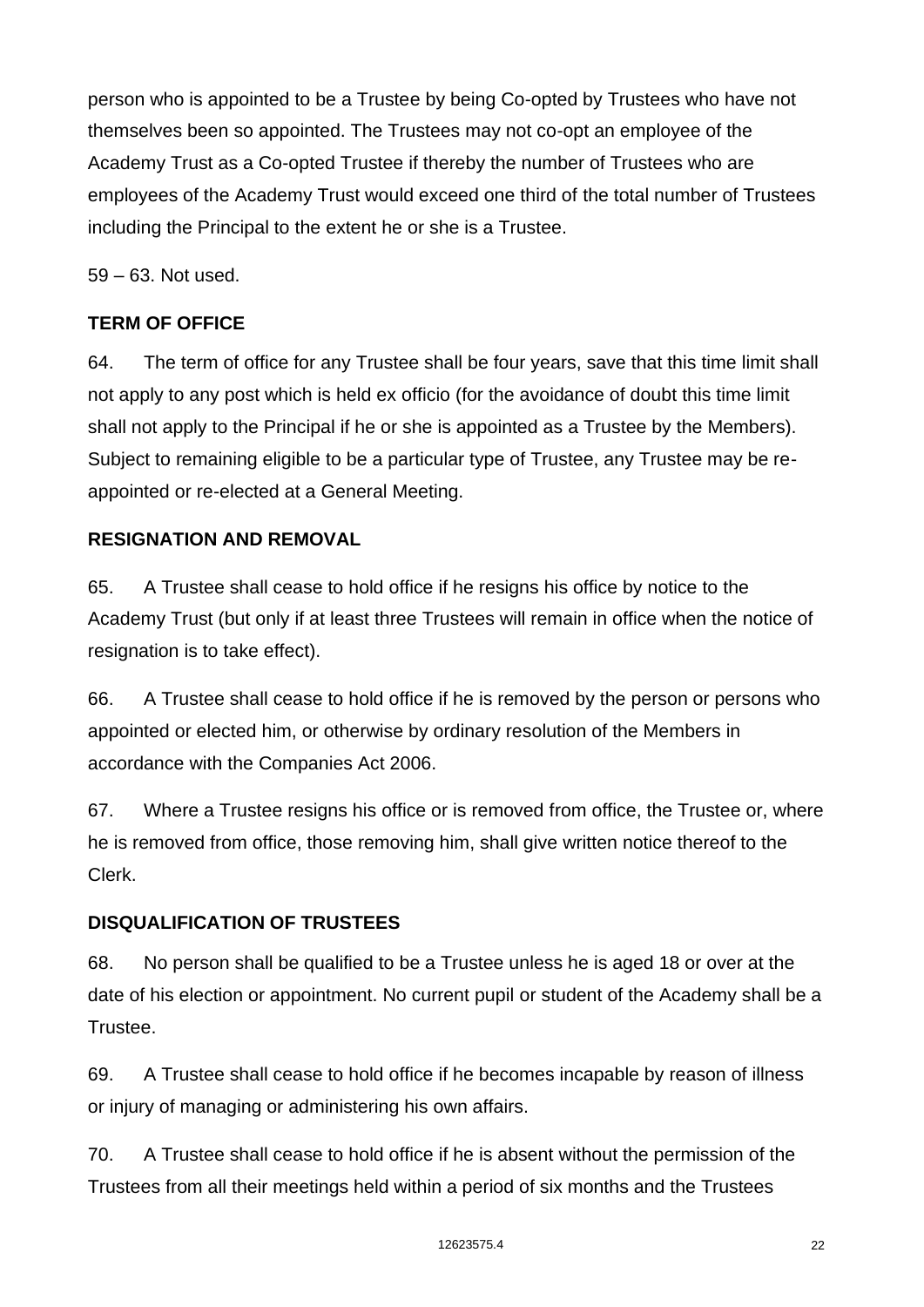resolve that his office be vacated.

71. A person shall be disqualified from holding or continuing to hold office as a Trustee if -

- a. he has been declared bankrupt and/or his estate has been seized from his possession for the benefit of his creditors and the declaration or seizure has not been discharged, annulled or reduced; or
- b. he is the subject of a bankruptcy restrictions order or an interim order.

72. A person shall be disqualified from holding or continuing to hold office as a Trustee at any time when he is subject to a disqualification order or a disqualification undertaking under the Company Directors Disqualification Act 1986 or to an order made under section 429(2)(b) of the Insolvency Act 1986 (failure to pay under county court administration order).

73. A Trustee shall cease to hold office if he ceases to be a Trustee by virtue of any provision in the Companies Act 2006, is disqualified from acting as a trustee by virtue of section 178 of the Charities Act 2011 (or any statutory re-enactment or modification of that provision).

74. A person shall be disqualified from holding or continuing to hold office as a Trustee if he has been removed from the office of charity trustee or trustee for a charity by an order made by the Charity Commission or the High Court on the grounds of any misconduct or mismanagement in the administration of the charity for which he was responsible or to which he was privy, or which he by his conduct contributed to or facilitated.

75. Not used.

76. Not used.

77. A person shall be disqualified from holding or continuing to hold office as a Trustee where he has, at any time, been convicted of any criminal offence, excluding any that have been spent under the Rehabilitation of Offenders Act 1974 as amended, and excluding any offence for which the maximum sentence is a fine or a lesser sentence except where a person has been convicted of any offence which falls under section 178 of the Charities Act 2011.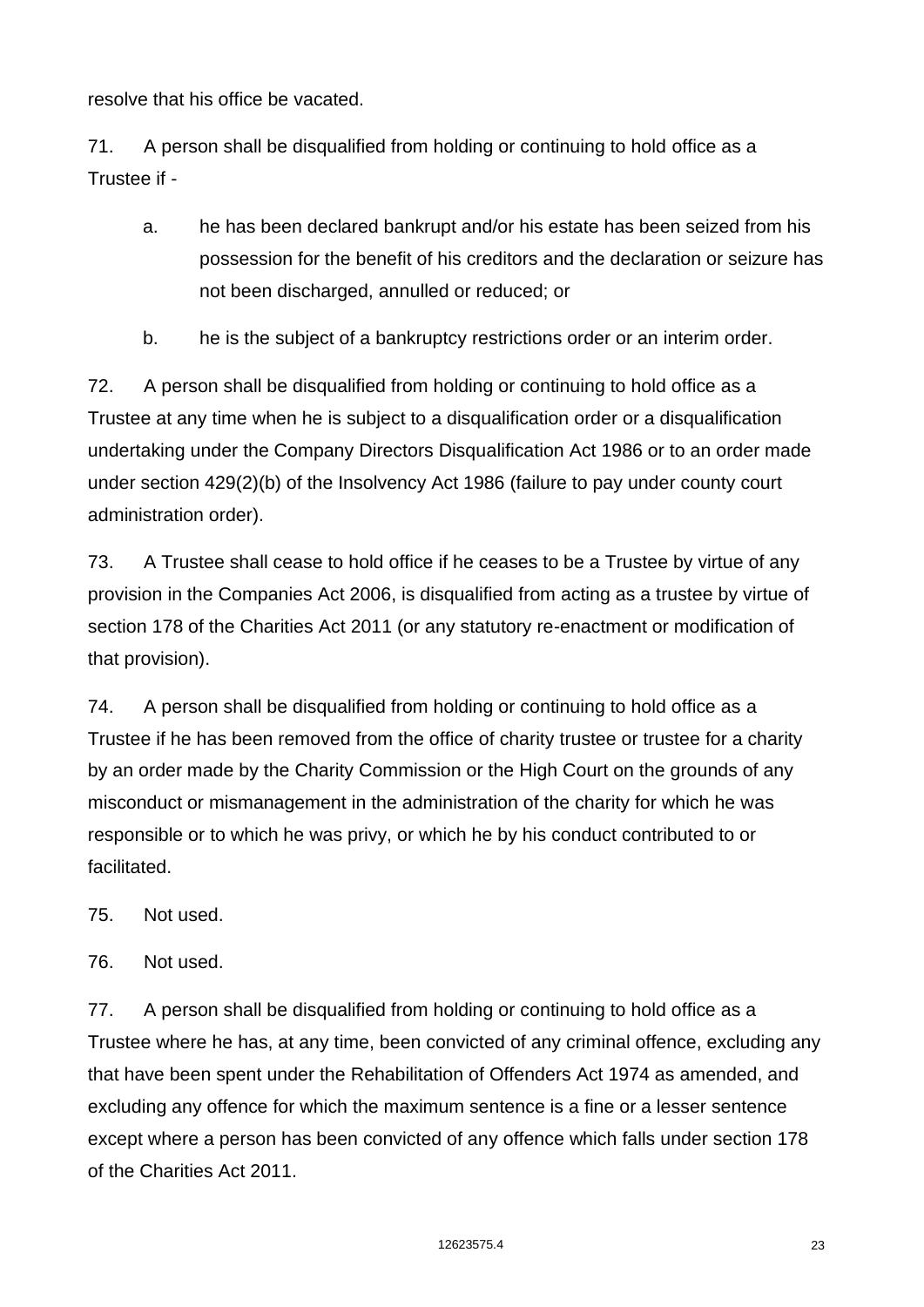78. After the Academy has opened, a person shall be disqualified from holding or continuing to hold office as a Trustee if he has not provided to the chair of the Trustees by the date of the Trustee's appointment or as soon as practicable thereafter a disclosure and barring certificate previously known as a criminal records certificate at an enhanced disclosure level under section 113B of the Police Act 1997. In the event that the certificate discloses any information which would in the opinion of either the chair or the Principal confirm their unsuitability to work with children that person shall be disqualified. If a dispute arises as to whether a person shall be disqualified, a referral shall be made to the Secretary of State to determine the matter. The determination of the Secretary of State shall be final.

79. Where, by virtue of these Articles a person becomes disqualified from holding, or continuing to hold office as a Trustee; and he is, or is proposed, to become such a Trustee, he shall upon becoming so disqualified give written notice of that fact to the Clerk.

80. Articles 68 to 74, Articles 77 to 79 and Articles 97 to 98 also apply to any member of any committee or delegate of the Trustees who is not a Trustee.

#### **CLERK TO THE TRUSTEES**

81. The Clerk shall be appointed by the Trustees for such term, at such remuneration and upon such conditions as they may think fit; and any Clerk so appointed may be removed by them. The Clerk shall not be a Trustee, or the Principal*.* Notwithstanding this Article, the Trustees may, where the Clerk fails to attend a meeting of theirs, appoint any one of their number or any other person to act as Clerk for the purposes of that meeting. The Clerk may, but need not be, the appointed company secretary of the Academy Trust.

## **CHAIR AND VICE-CHAIR OF THE TRUSTEES**

82. The Trustees shall each school year elect a chair and a vice-chair from among their number. A Trustee who is employed by the Academy Trust shall not be eligible for election as chair or vice-chair.

83. Subject to Article 84, the chair or vice-chair shall hold office as such until his successor has been elected in accordance with Article 85.

84. The chair or vice-chair may at any time resign his office by giving notice in writing to the Clerk. The chair or vice-chair shall cease to hold office if: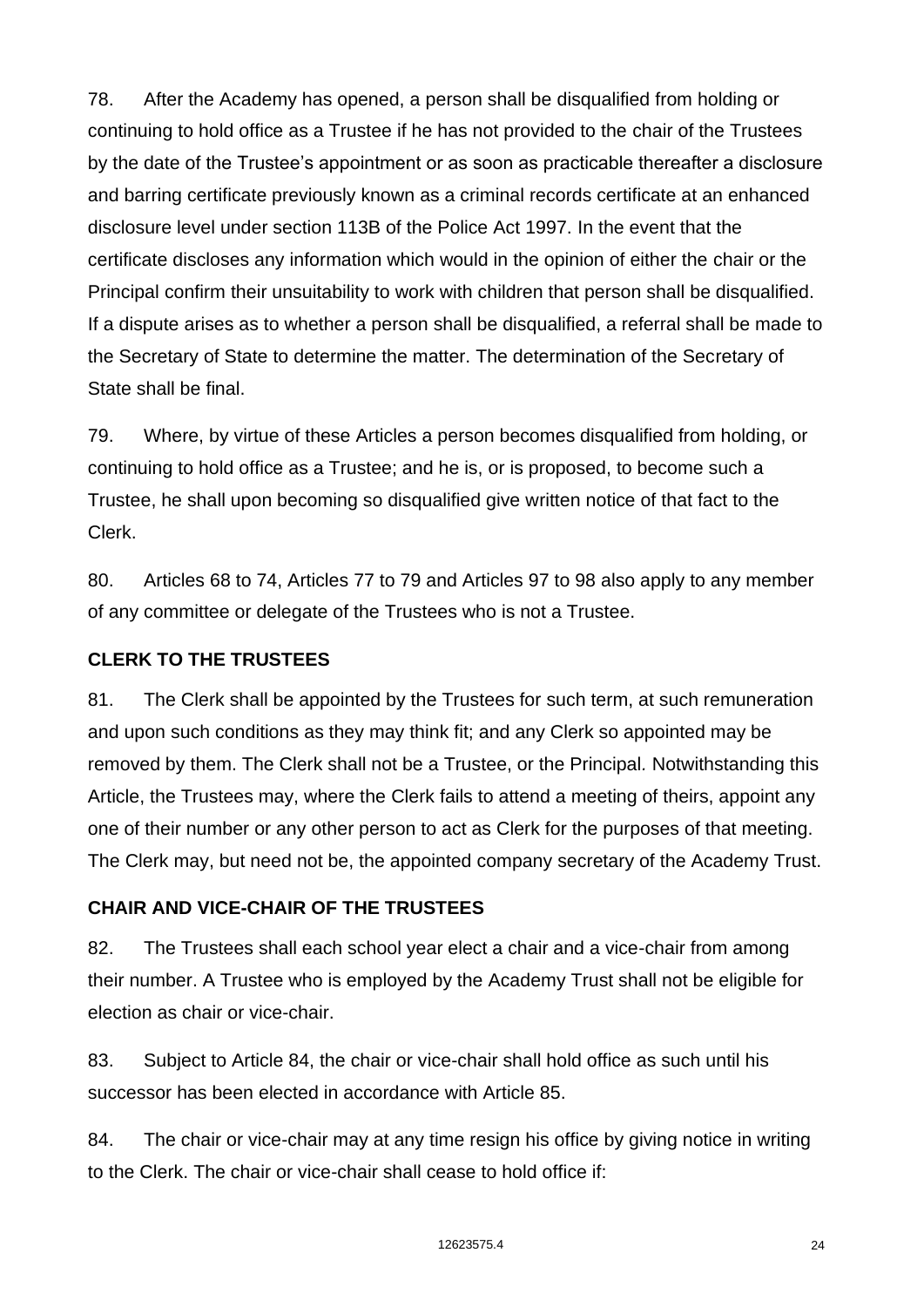- a. he ceases to be a Trustee;
- b. he is employed by the Academy Trust;
- c. he is removed from office in accordance with these Articles; or
- d. in the case of the vice-chair, he is elected in accordance with these Articles to fill a vacancy in the office of chair.

85. Where by reason of any of the matters referred to in Article 84, a vacancy arises in the office of chair or vice-chair, the Trustees shall at their next meeting elect one of their number to fill that vacancy.

86. Where the chair is absent from any meeting or there is at the time a vacancy in the office of the chair, the vice-chair shall act as the chair for the purposes of the meeting.

87. Not used.

88. Not used.

89. Not used.

90. The Trustees may remove the chair or vice-chair from office in accordance with these Articles.

91. A resolution to remove the chair or vice-chair from office which is passed at a meeting of the Trustees shall not have effect unless:

- a. it is confirmed by a resolution passed at a second meeting of the Trustees held not less than fourteen days after the first meeting; and
- b. the matter of the chair's or vice-chair's removal from office is specified as an item of business on the agenda for each of those meetings.

92. Before the Trustees resolve at the relevant meeting on whether to confirm the resolution to remove the chair or vice-chair from office, the Trustee or Trustees proposing his removal shall at that meeting state their reasons for doing so and the chair or vicechair shall be given an opportunity to make a statement in response.

## **POWERS OF TRUSTEES**

93. Subject to provisions of the Companies Act 2006, the Articles and to any

#### 12623575.4 25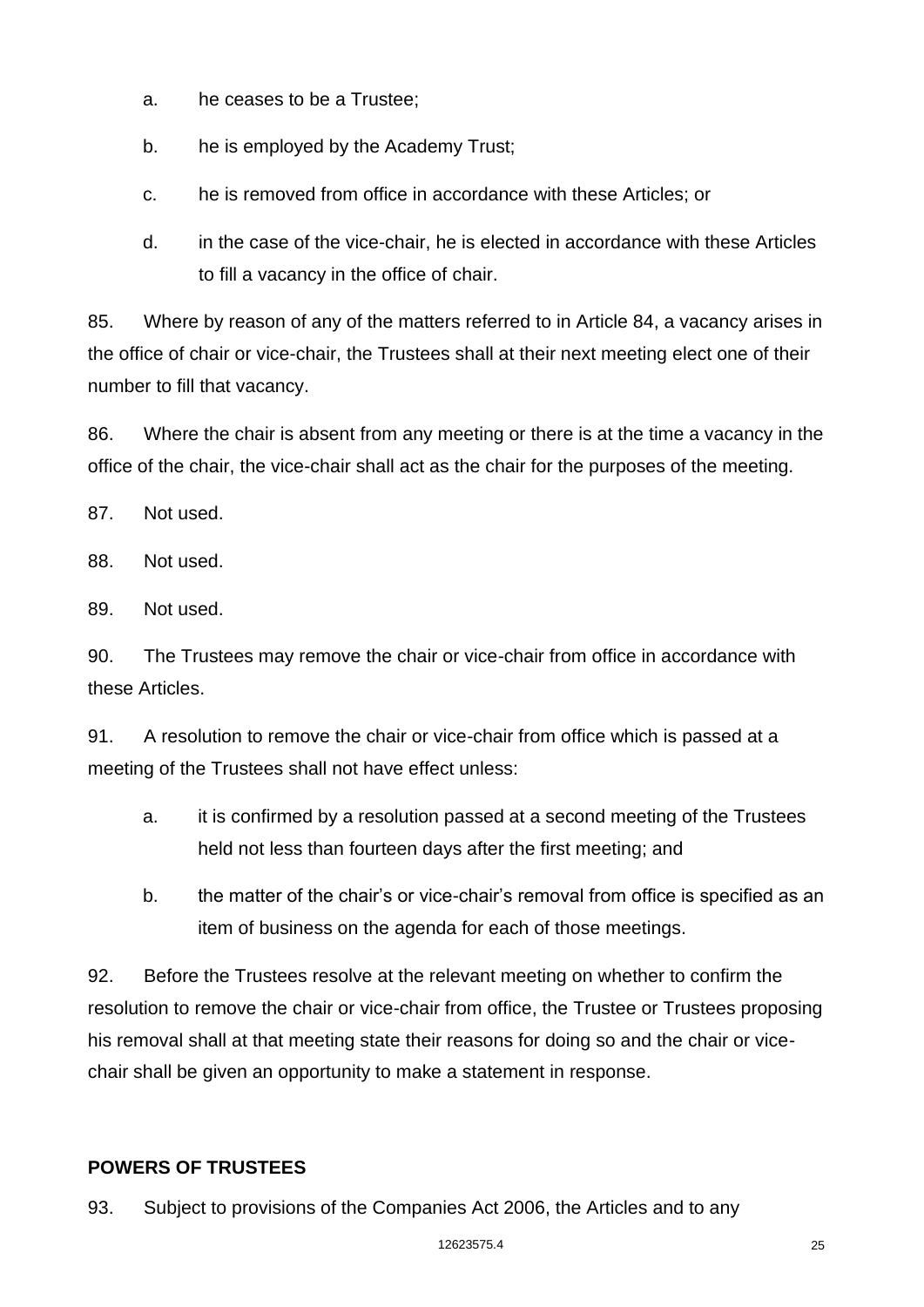directions given by special resolution, the business of the Academy Trust shall be managed by the Trustees who may exercise all the powers of the Academy Trust. No alteration of the Articles and no such direction shall invalidate any prior act of the Trustees which would have been valid if that alteration had not been made or that direction had not been given. The powers given by this Article shall not be limited by any special power given to the Trustees by the Articles and a meeting of Trustees at which a quorum is present may exercise all the powers exercisable by the Trustees.

94. In addition to all powers hereby expressly conferred upon them and without detracting from the generality of their powers under the Articles the Trustees shall have the following powers, namely:

- a. to expend the funds of the Academy Trust in such manner as they shall consider most beneficial for the achievement of the Objects and to invest in the name of the Academy Trust such part of the funds as they may see fit and to direct the sale or transposition of any such investments and to expend the proceeds of any such sale in furtherance of the Objects; and
- b. to enter into contracts on behalf of the Academy Trust.

95. In the exercise of their powers and functions, the Trustees may consider any advice given by the Principal to the extent he or she is not a Trustee and any other executive officer.

96. Any bank account in which any money of the Academy Trust is deposited shall be operated by the Trustees in the name of the Academy Trust. All cheques and orders for the payment of money from such an account shall be signed by at least two signatories authorised by the Trustees.

## **CONFLICTS OF INTEREST**

97. Any Trustee who has or can have any direct or indirect duty or personal interest (including but not limited to any Personal Financial Interest) which conflicts or may conflict with his duties as a Trustee shall disclose that fact to the Trustees as soon as he becomes aware of it. A Trustee must absent himself from any discussions of the Trustees in which it is possible that a conflict will arise between his duty to act solely in the interests of the Academy Trust and any duty or personal interest (including but not limited to any Personal Financial Interest).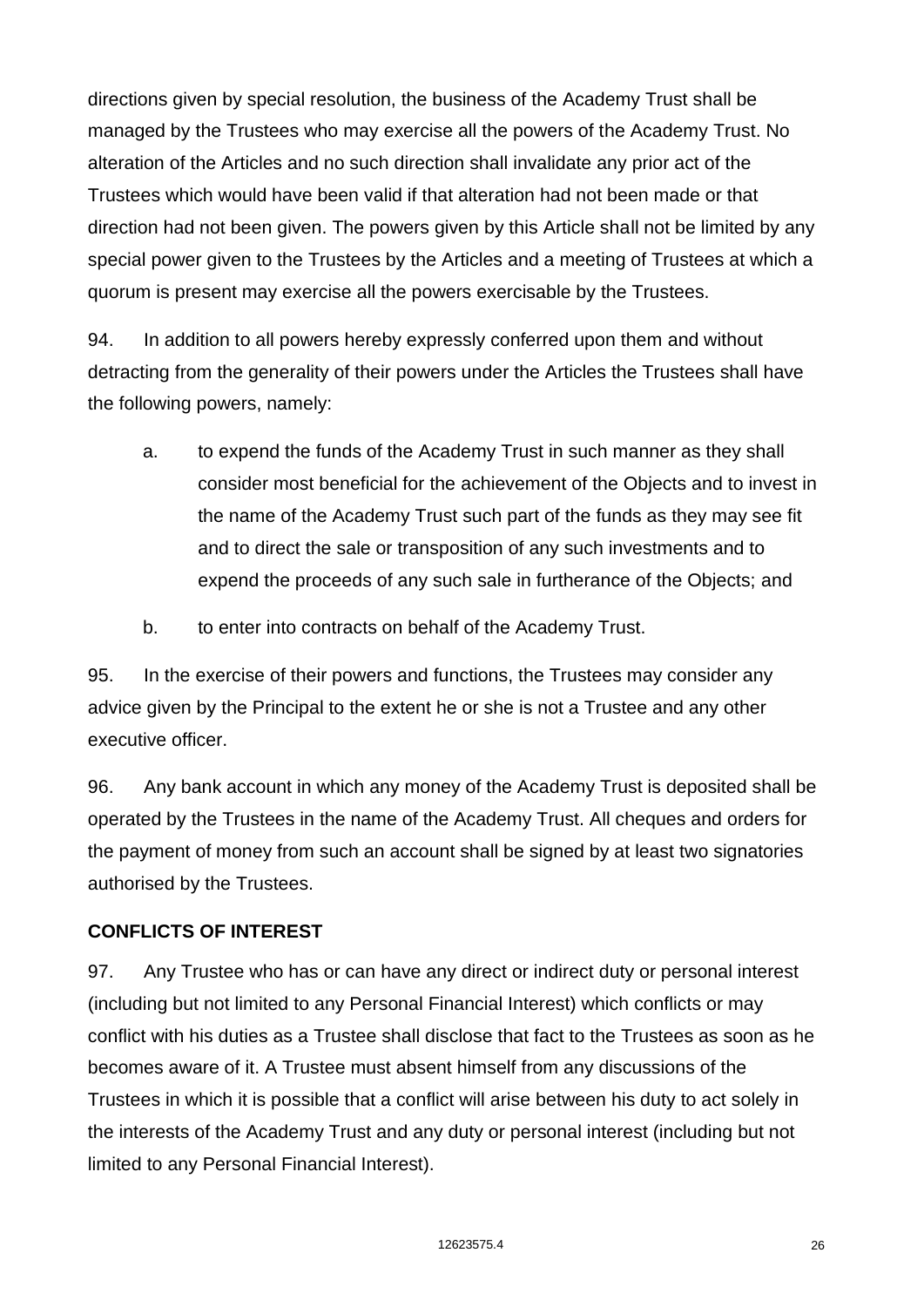98. For the purpose of Article 97, a Trustee has a Personal Financial Interest in the employment or remuneration of, or the provision of any other benefit to, that Trustee as permitted by and as defined by Articles 6.5-6.8A.

# **THE MINUTES**

99. The minutes of the proceedings of a meeting of the Trustees shall be drawn up and entered into a book kept for the purpose by the person acting as Clerk for the purposes of the meeting; and shall be signed (subject to the approval of the Trustees) at the same or next subsequent meeting by the person acting as chair thereof.

## **COMMITTEES**

100. Subject to these Articles, the Trustees:

- a. Not used;
- b. may establish any committee they determine necessary.

101. Subject to these Articles, the constitution, membership and proceedings of any committee shall be determined by the Trustees. The establishment, terms of reference, constitution and membership of any committee of the Trustees shall be reviewed at least once in every twelve months. The membership of any committee of the Trustees may include persons who are not Trustees, provided that a majority of members of any such committee shall be Trustees. No vote on any matter shall be taken at a meeting of a committee of the Trustees unless the majority of members of the committee present are Trustees.

101A. Not used.

102. Not used.

103. Not used.

104. The functions, duties and proceedings of committees shall be subject to regulations made by the Trustees from time to time.

## **DELEGATION**

105. The Trustees may delegate any of their powers or functions (including the power to sub-delegate) to any Trustee, committee, the Principal or any other holder of an executive office. Any such delegation shall be made in writing and subject to any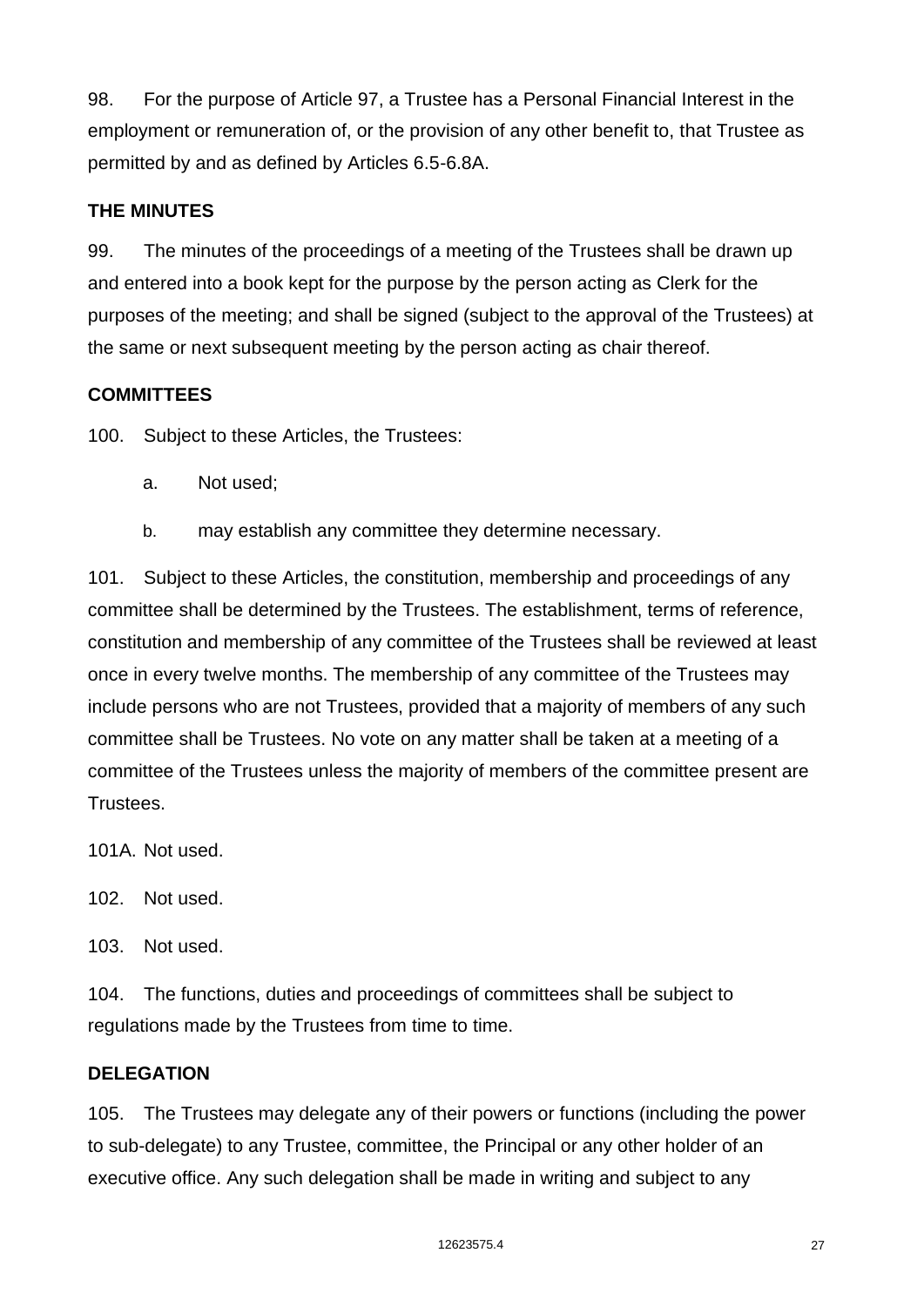conditions the Trustees may impose, and may be revoked or altered.

105A. A Trustee, committee, the Principal or any other holder of an executive office to whom a power or function of the Trustees is delegated under Article 105 may further subdelegate those powers or functions (or any of them) to a further person. Where any power or function of the Trustees is sub-delegated by any person to whom it has been delegated, that person must inform the Trustees as soon as reasonably practicable which powers and functions have been further delegated and to whom, and any such subdelegation shall be made subject to any conditions the Trustees may impose, and may be revoked or altered by the Trustees.

106. Where any power or function of the Trustees has been exercised by any committee, any Trustee, the Principal or any other holder of an executive office, or a person to whom a power or function has been sub-delegated under Article 105A, that person or committee shall report to the Trustees in respect of any action taken or decision made with respect to the exercise of that power or function at the meeting of the Trustees immediately following the taking of the action or the making of the decision.

# **PRINCIPALS**

107. The Trustees shall appoint the Principal of the Academy. The Trustees may delegate such powers and functions as they consider are required by the Principal for the internal organisation, management and control of the Academy (including the implementation of all policies approved by the Trustees and for the direction of the teaching and curriculum at the Academy).

## **MEETINGS OF THE TRUSTEES**

108. Subject to these Articles, the Trustees may regulate their proceedings as they think fit.

109. The Trustees shall hold at least three meetings in every school year. Meetings of the Trustees shall be convened by the Clerk. In exercising his functions under this Article the Clerk shall comply with any direction:

- a. given by the Trustees; or
- b. given by the chair of the Trustees or, in his absence or where there is a vacancy in the office of chair, the vice-chair of the Trustees, so far as such direction is not inconsistent with any direction given as mentioned in (a).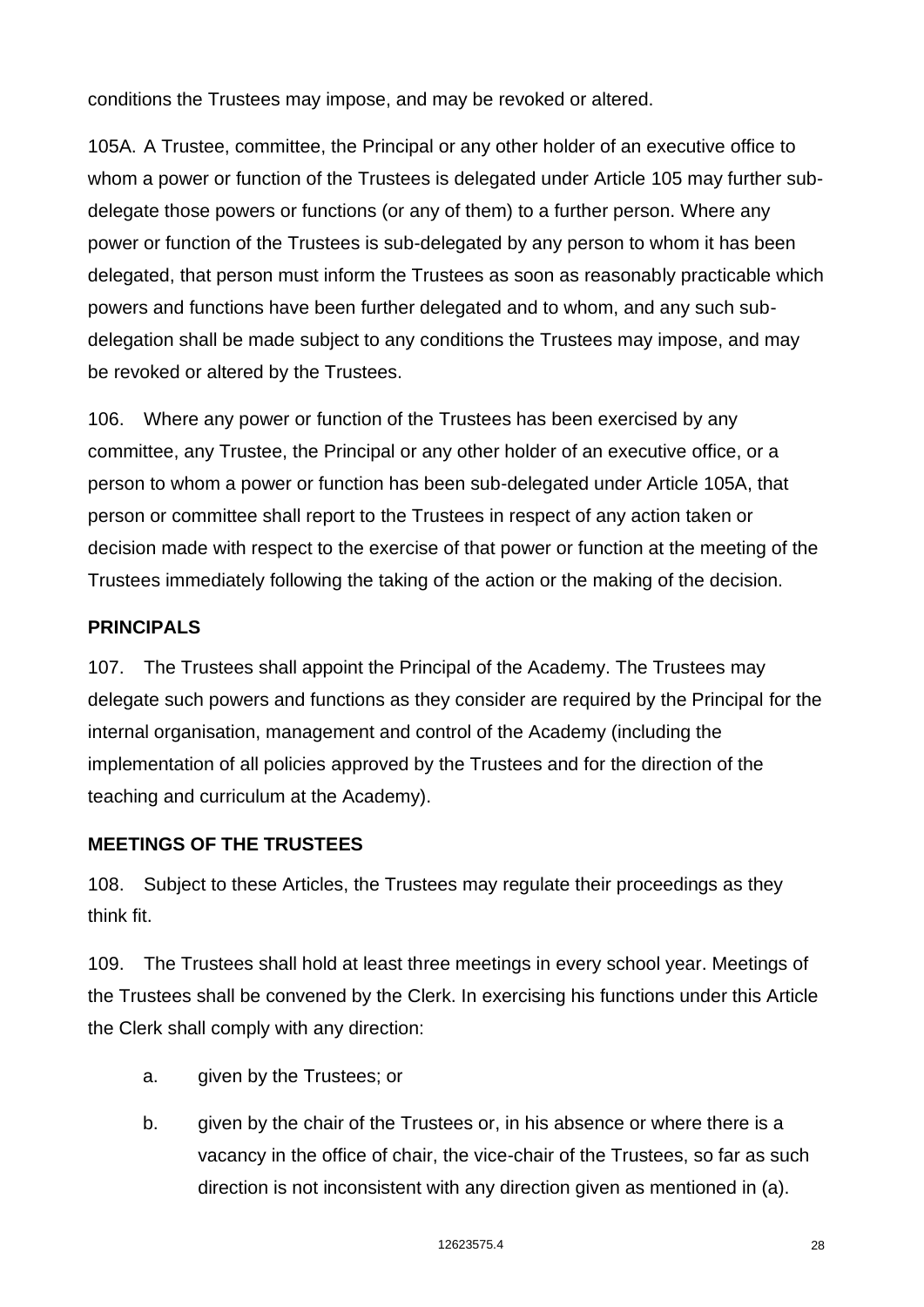110. Any three Trustees may, by notice in writing given to the Clerk, requisition a meeting of the Trustees; and it shall be the duty of the Clerk to convene such a meeting as soon as is reasonably practicable.

111. Each Trustee shall be given at least seven clear days before the date of a meeting:

- a. notice in writing thereof, signed by the Clerk, and sent to each Trustee at the address provided by each Trustee from time to time; and
- b. a copy of the agenda for the meeting;

provided that where the chair or, in his absence or where there is a vacancy in the office of chair, the vice-chair, so determines on the ground that there are matters demanding urgent consideration, it shall be sufficient if the written notice of a meeting, and the copy of the agenda thereof are given within such shorter period as he directs.

112. The convening of a meeting and the proceedings conducted thereat shall not be invalidated by reason of any individual not having received written notice of the meeting or a copy of the agenda thereof.

113. A resolution to rescind or vary a resolution carried at a previous meeting of the Trustees shall not be proposed at a meeting of the Trustees unless the consideration of the rescission or variation of the previous resolution is a specific item of business on the agenda for that meeting.

114. A meeting of the Trustees shall be terminated forthwith if:

- a. the Trustees so resolve; or
- b. the number of Trustees present ceases to constitute a quorum for a meeting of the Trustees in accordance with Article 117, subject to Article 119.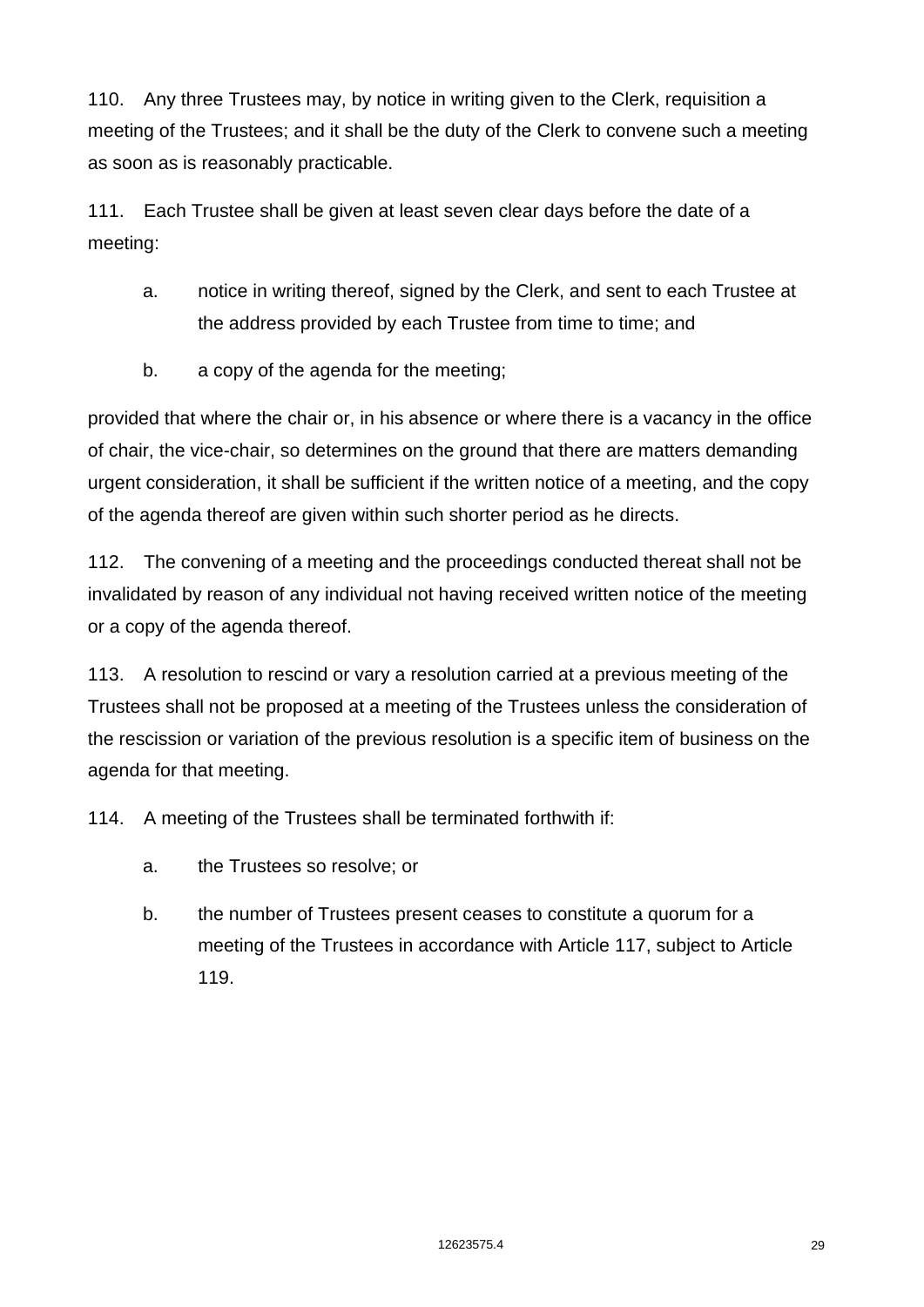115. Where in accordance with Article 114 a meeting is not held or is terminated before all the matters specified as items of business on the agenda for the meeting have been disposed of, a further meeting shall be convened by the Clerk as soon as is reasonably practicable, but in any event within seven days of the date on which the meeting was originally to be held or was so terminated.

116. Where the Trustees resolve in accordance with Article 114 to adjourn a meeting before all the items of business on the agenda have been disposed of, the Trustees shall before doing so determine the time and date at which a further meeting is to be held for the purposes of completing the consideration of those items, and they shall direct the Clerk to convene a meeting accordingly.

117. Subject to Article 119, the quorum for a meeting of the Trustees, and any vote on any matter thereat, shall be any three Trustees, or where greater, any one third (rounded up to a whole number) of the total number of Trustees holding office at the date of the meeting, who are in each case present at the meeting and entitled to vote on the matters to be resolved.

118. The Trustees may act notwithstanding any vacancies in their number, but, if the numbers of Trustees is less than the number fixed as the quorum, the continuing Trustees may act only for the purpose of filling vacancies or of calling a General Meeting.

119. The quorum for the purposes of:

- a. any vote on the removal of a Trustee in accordance with Article 66; and
- b. any vote on the removal of the chair of the Trustees in accordance with Article 90;

shall be any two-thirds (rounded up to a whole number) of the persons who are at the time Trustees present at the meeting and entitled to vote on those respective matters.

120. Subject to these Articles, every question to be decided at a meeting of the Trustees shall be determined by a majority of the votes of the Trustees present and voting on the question. Every Trustee shall have one vote.

121. Subject to Articles 117-119, where there is an equal division of votes, the chair of the meeting shall have a casting vote in addition to any other vote he may have.

122. The proceedings of the Trustees shall not be invalidated by: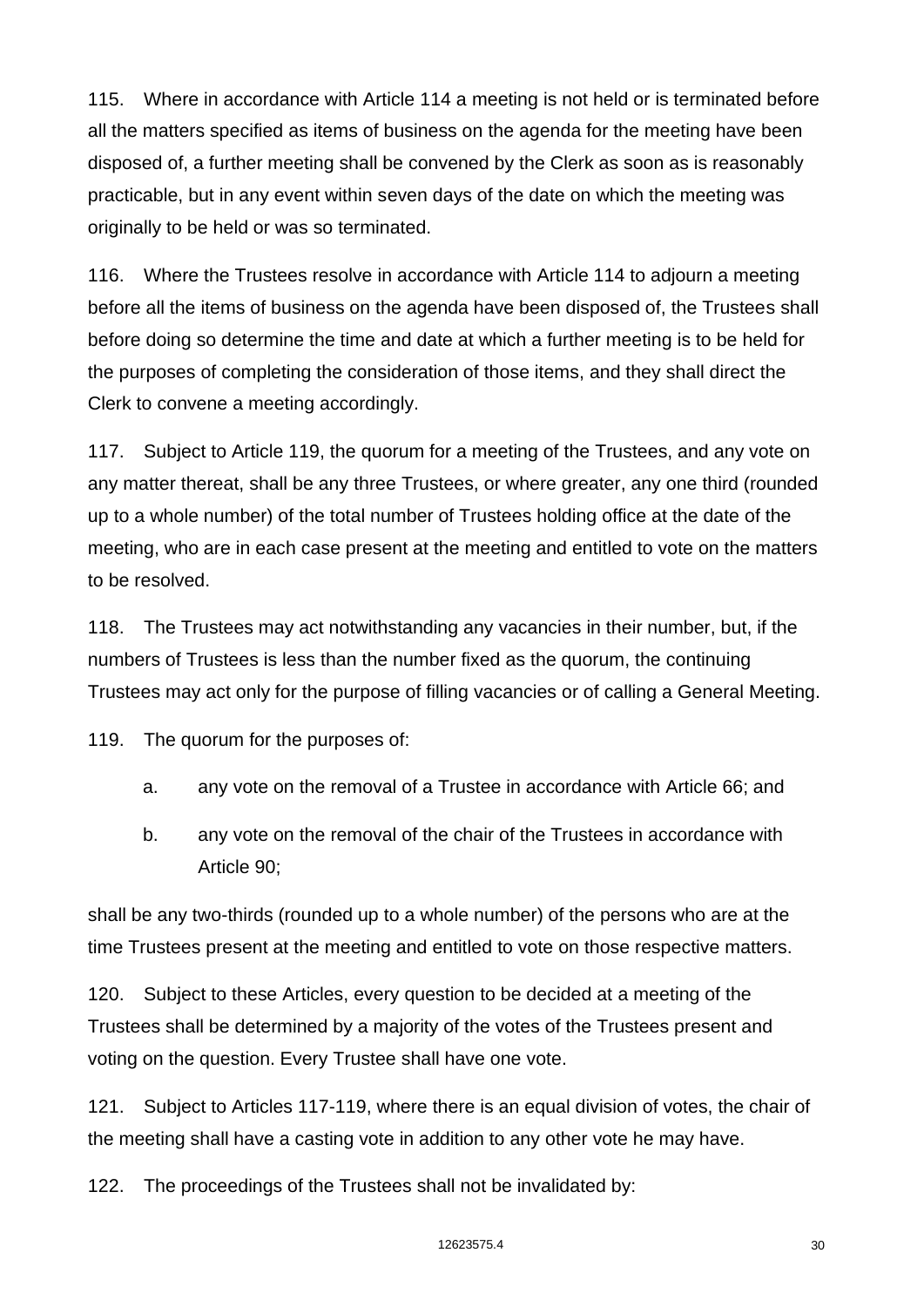- a. any vacancy among their number; or
- b. any defect in the election, appointment or nomination of any Trustee.

123. A resolution in writing, signed by all the Trustees entitled to receive notice of a meeting of Trustees or of a committee of Trustees, shall be valid and effective as if it had been passed at a meeting of Trustees or (as the case may be) a committee of Trustees duly convened and held. Such a resolution may consist of several documents in the same form, each signed by one or more of the Trustees.

124. Subject to Article 125, the Trustees shall ensure that a copy of:

- a. the agenda for every meeting of the Trustees;
- b. the draft minutes of every such meeting, if they have been approved by the person acting as chair of that meeting;
- c. the signed minutes of every such meeting; and
- d. any report, document or other paper considered at any such meeting,

are, as soon as is reasonably practicable, made available at the Academy to persons wishing to inspect them.

125. There may be excluded from any item required to be made available in pursuance of Article 124, any material relating to:

- a. a named teacher or other person employed, or proposed to be employed, at the Academy;
- b. a named pupil or named student at, or candidate for admission or referral to, the Academy; and
- c. any matter which, by reason of its nature, the Trustees are satisfied should remain confidential.

126. Any Trustee shall be able to participate in meetings of the Trustees by telephone or video conference provided that:

a. he has given notice of his intention to do so detailing the telephone number on which he can be reached and/or appropriate details of the video conference suite from which he shall be taking part at the time of the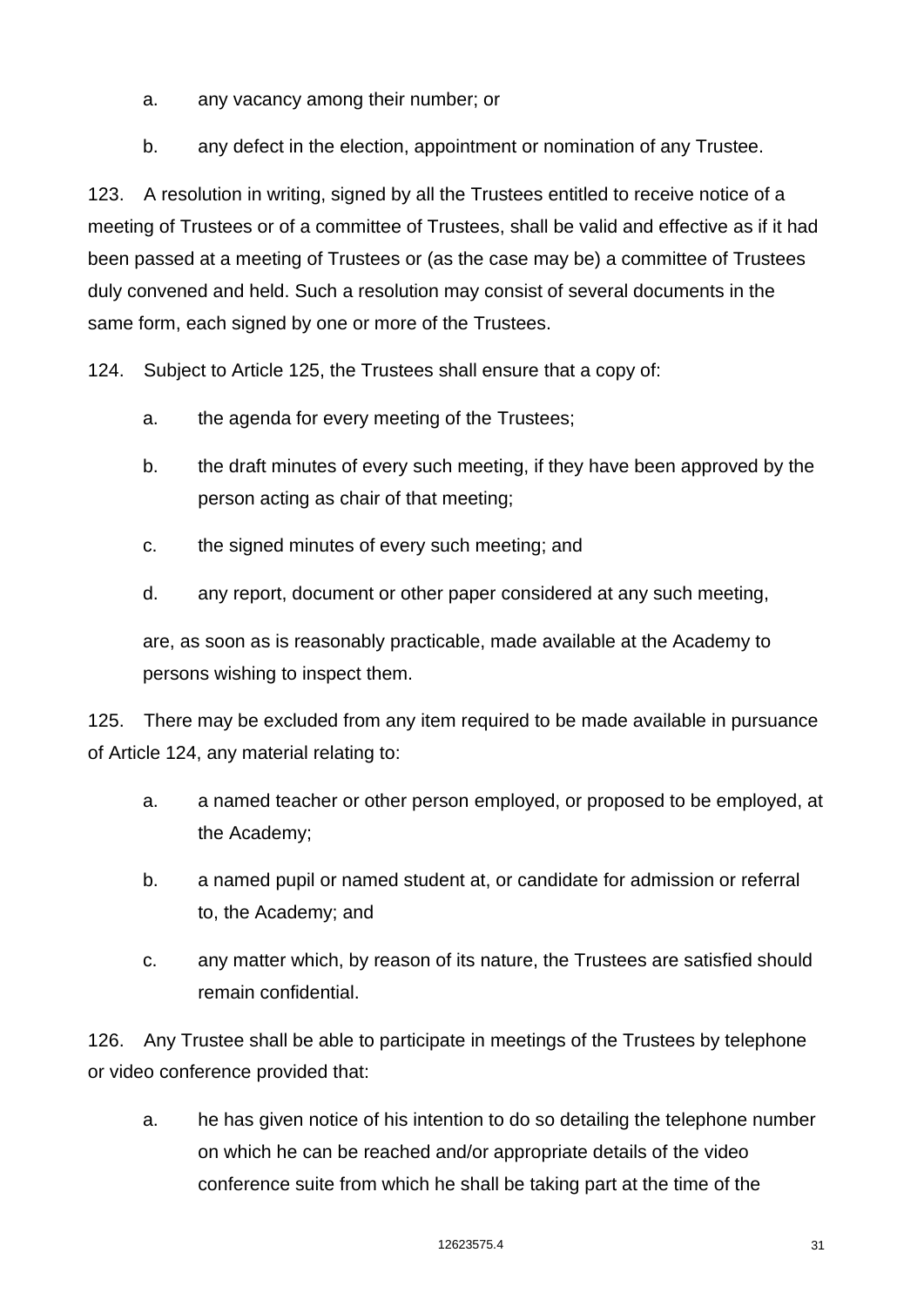meeting at least 48 hours before the meeting; and

b. the Trustees have access to the appropriate equipment if after all reasonable efforts it does not prove possible for the person to participate by telephone or video conference the meeting may still proceed with its business provided it is otherwise quorate.

# **PATRONS AND HONORARY OFFICERS**

127. The Trustees may from time to time appoint any person whether or not a Member of the Academy Trust to be a patron of the Academy Trust or to hold any honorary office and may determine for what period he is to hold such office.

# **THE SEAL**

128. The seal, if any, shall only be used by the authority of the Trustees or of a committee of Trustees authorised by the Trustees. The Trustees may determine who shall sign any instrument to which the seal is affixed and unless otherwise so determined it shall be signed by a Trustee and by the Clerk or by a second Trustee.

# **ACCOUNTS**

129. Accounts shall be prepared in accordance with the relevant statement of recommended practice published by the Charity Commission from time to time (the "**Statement of Recommended Practice**") as if the Academy Trust was a non-exempt charity and Parts 15 and 16 of the Companies Act 2006 and shall file these with the Secretary of State and the Principal Regulator by 31 December each Academy Financial Year.

## **ANNUAL REPORT**

130. The Trustees shall prepare the Annual Report in accordance with the Statement of Recommended Practice as if the Academy Trust was a non-exempt charity and shall file this with the Secretary of State and the Principal Regulator by 31 December each Academy Financial Year.

## **CONFIRMATION STATEMENT**

131. The Trustees shall comply with their obligations under Part 24 of the Companies Act 2006 (or any statutory re-enactment or modification of that Act) with regard to the preparation of a confirmation statement to the registrar of the company.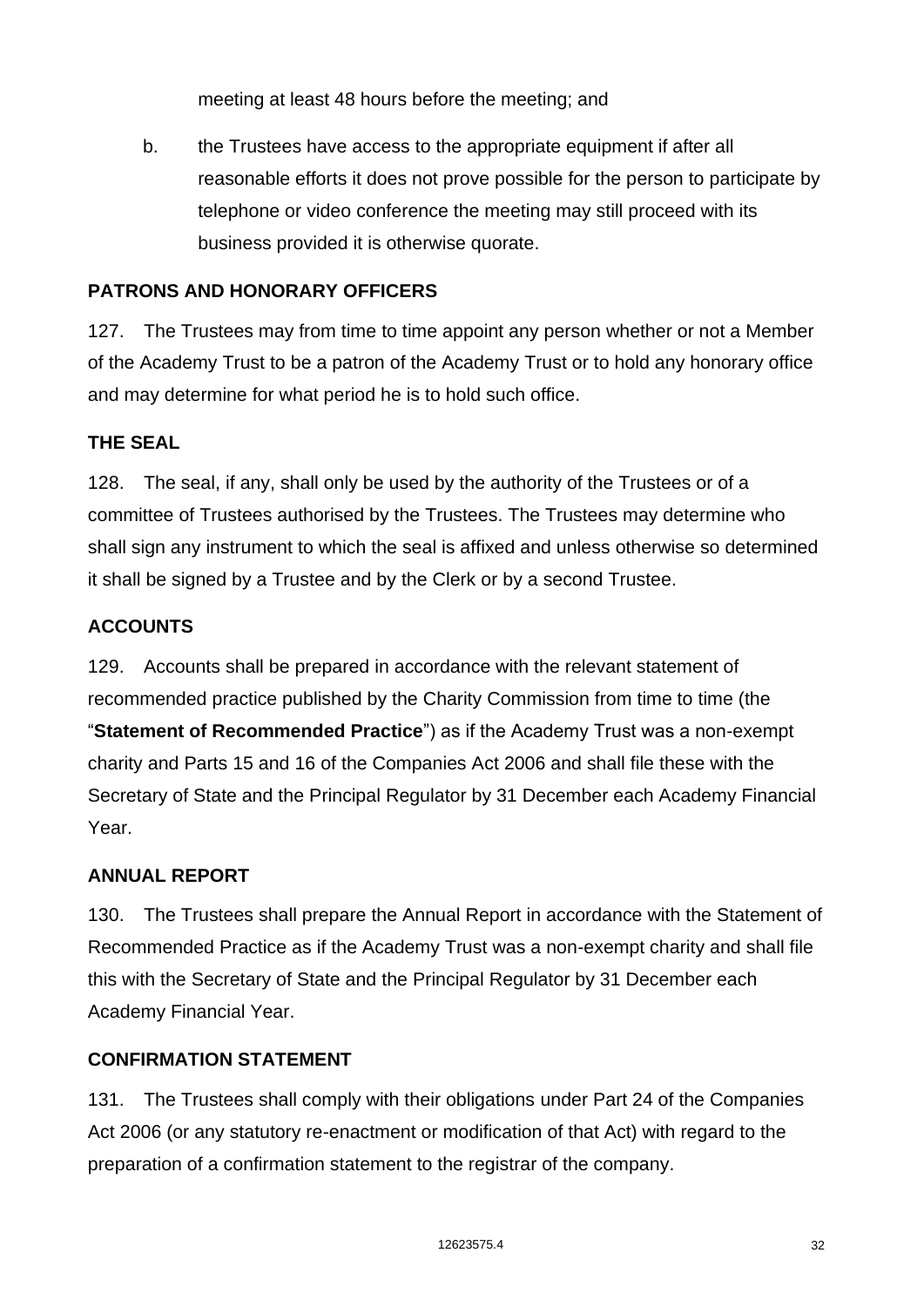## **NOTICES**

132. Any notice to be given to or by any person pursuant to the Articles (other than a notice calling a meeting of the Trustees) shall be in writing or shall be given using electronic communications to an address for the time being notified for that purpose to the person giving the notice. In these Articles, "Address" in relation to electronic communications, includes a number or address used for the purposes of such communications.

133. A notice may be given by the Academy Trust to a Member either personally or by sending it by post in a prepaid envelope addressed to the Member at his registered address or by leaving it at that address or by giving it using electronic communications to an address for the time being notified to the Academy Trust by the Member. A Member whose registered address is not within the United Kingdom and who gives to the Academy Trust an address within the United Kingdom at which notices may be given to him, or an address to which notices may be sent using electronic communications, shall be entitled to have notices given to him at that address, but otherwise no such Member shall be entitled to receive any notice from the Academy Trust.

134. A Member present, either in person or by proxy, at any meeting of the Academy Trust shall be deemed to have received notice of the meeting and, where necessary, of the purposes for which it was called.

135. Proof that an envelope containing a notice was properly addressed, prepaid and posted shall be conclusive evidence that the notice was given. Proof that a notice contained in an electronic communication was sent in accordance with guidance issued by the Institute of Chartered Secretaries and Administrators shall be conclusive evidence that the notice was given. A notice shall be deemed to be given at the expiration of 48 hours after the envelope containing it was posted or, in the case of a notice contained in an electronic communication, at the expiration of 48 hours after the time it was sent.

#### **INDEMNITY**

136. Subject to the provisions of the Companies Act 2006 and Article 6.3 every Trustee or other officer or auditor of the Academy Trust shall be indemnified out of the assets of the Academy Trust against any liability incurred by him in that capacity in defending any proceedings, whether civil or criminal, in which judgment is given in favour or in which he is acquitted or in connection with any application in which relief is granted to him by the court from liability for negligence, default, breach of duty or breach of trust in relation to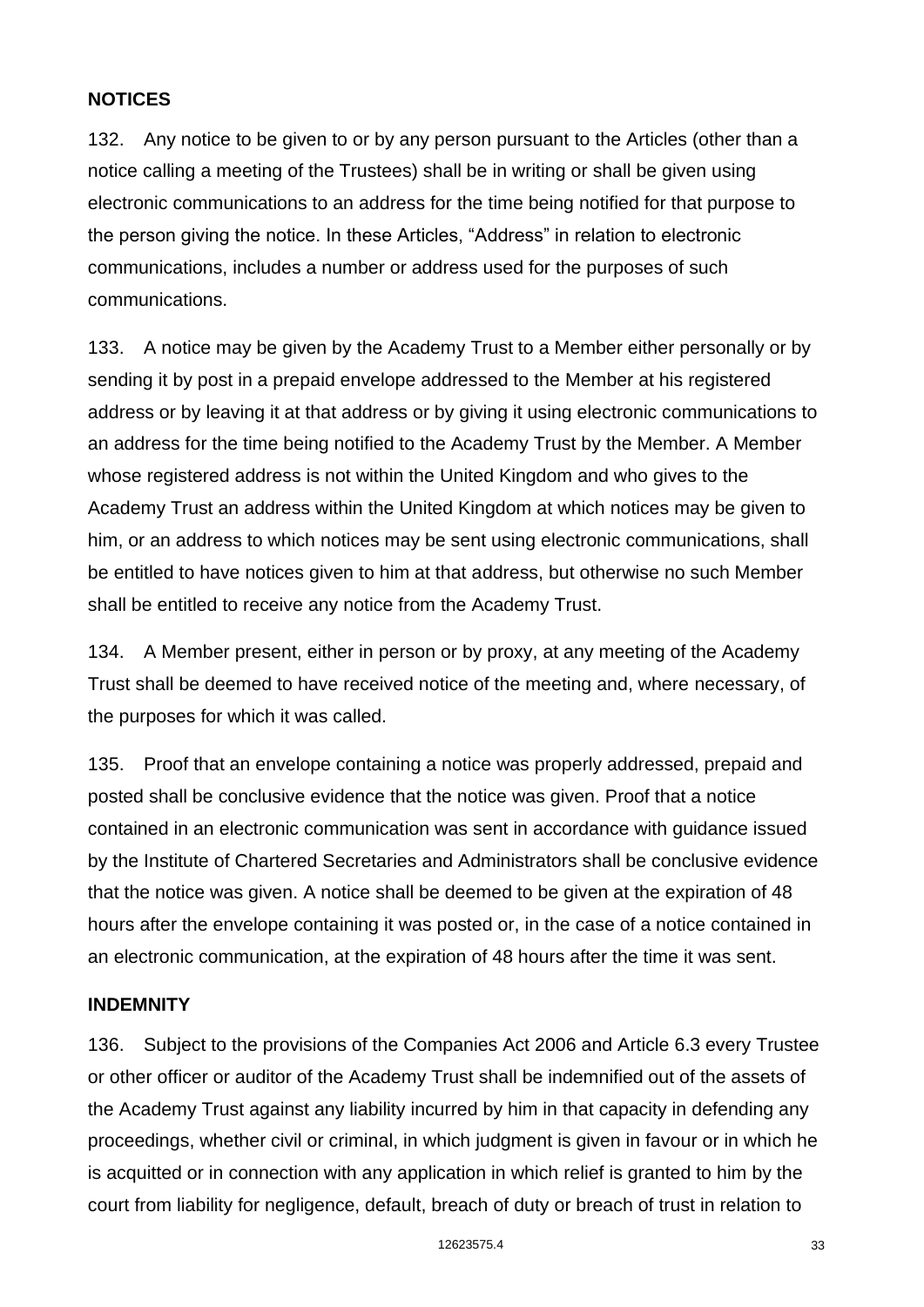the affairs of the Academy Trust.

# **RULES**

137. The Trustees may from time to time make such rules or bye laws as they may deem necessary or expedient or convenient for the proper conduct and management of the Academy Trust and for the purposes of prescribing classes of and conditions of membership, and in particular but without prejudice to the generality of the foregoing, they may by such rules or bye laws regulate:

- a. the admission and classification of Members of the Academy Trust (including the admission of organisations to membership) and the rights and privileges of such Members, and the conditions of membership and the terms on which Members may resign or have their membership terminated and the entrance fees, subscriptions and other fees or payments to be made by Members;
- b. the conduct of Members of the Academy Trust in relation to one another, and to the Academy Trust's servants;
- c. the setting aside of the whole or any part or parts of the Academy Trust's premises at any particular time or times or for any particular purpose or purposes;
- d. the procedure at General Meetings and meetings of the Trustees and committees of the Trustees in so far as such procedure is not regulated by the Articles; and
- e. generally, all such matters as are commonly the subject matter of company rules.

138. The Academy Trust in general meeting shall have power to alter, add or to repeal the rules or bye laws and the Trustees shall adopt such means as they think sufficient to bring to the notice of Members of the Academy Trust all such rules or bye laws, which shall be binding on all Members of the Academy Trust. Provided that no rule or bye law shall be inconsistent with, or shall affect or repeal anything contained in the Articles.

## **AVOIDING INFLUENCED COMPANY STATUS**

139. Notwithstanding the number of Members from time to time, the maximum aggregate number of votes exercisable by Local Authority Associated Persons shall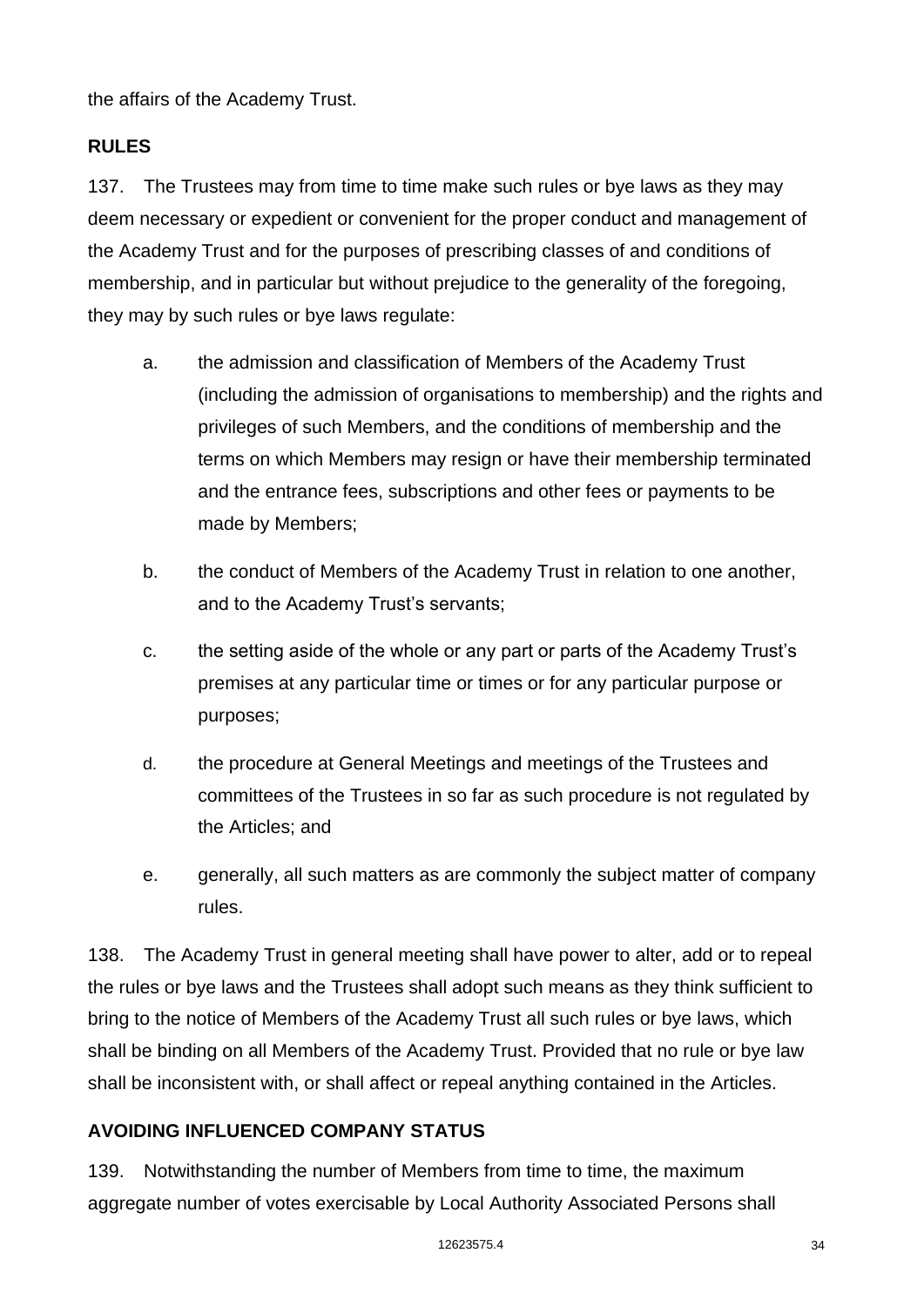never exceed 19.9% of the total number of votes exercisable by Members in general meeting and the votes of the other Members having a right to vote at the meeting will be increased on a pro-rata basis.

140. No person who is a Local Authority Associated Person may be appointed or elected as a Trustee if, once the appointment or election had taken effect, the number of Trustees who are Local Authority Associated Persons would represent 20% or more of the total number of Trustees. Upon any resolution put to the Trustees, the maximum aggregate number of votes exercisable by any Trustees who are Local Authority Associated Persons shall represent a maximum of 19.9% of the total number of votes cast by the Trustees on such a resolution and the votes of the other Trustees having a right to vote at the meeting will be increased on a pro-rata basis.

141. No person who is a Local Authority Associated Person is eligible to be appointed or elected to the office of Trustee unless his appointment or election to such office is authorised by the local authority to which he is associated.

142. If at the time of either his becoming a Member of the Academy Trust or his first appointment or election to office as a Trustee any Member or Trustee was not a Local Authority Associated Person but later becomes so during his membership or tenure as a Trustee he shall be deemed to have immediately resigned his membership and/or resigned from his office as a Trustee as the case may be.

143. If at any time the number of Trustees or Members who are also Local Authority Associated Persons would (but for Articles 139 to 142 inclusive) represent 20% or more of the total number of Trustees or Members (as the case may be) then a sufficient number of the Trustees or Members (as the case may be) who are Local Authority Associated Persons shall be deemed to have resigned as Trustees or Members (as the case may be) immediately before the occurrence of such an event to ensure that at all times the number of such Trustees or Members (as the case may be) is never equal to or greater than 20% of the total number of Trustees or Members (as the case may be). Trustees or Members (as the case may be) who are Local Authority Associated Persons shall be deemed to have resigned in order of their appointment or election date the most recently appointed or elected resigning first.

144. The Members will each notify the Academy Trust and each other if at any time they believe that the Academy Trust or any of its subsidiaries has become subject to the influence of a local authority (as described in section 69 of the Local Government and